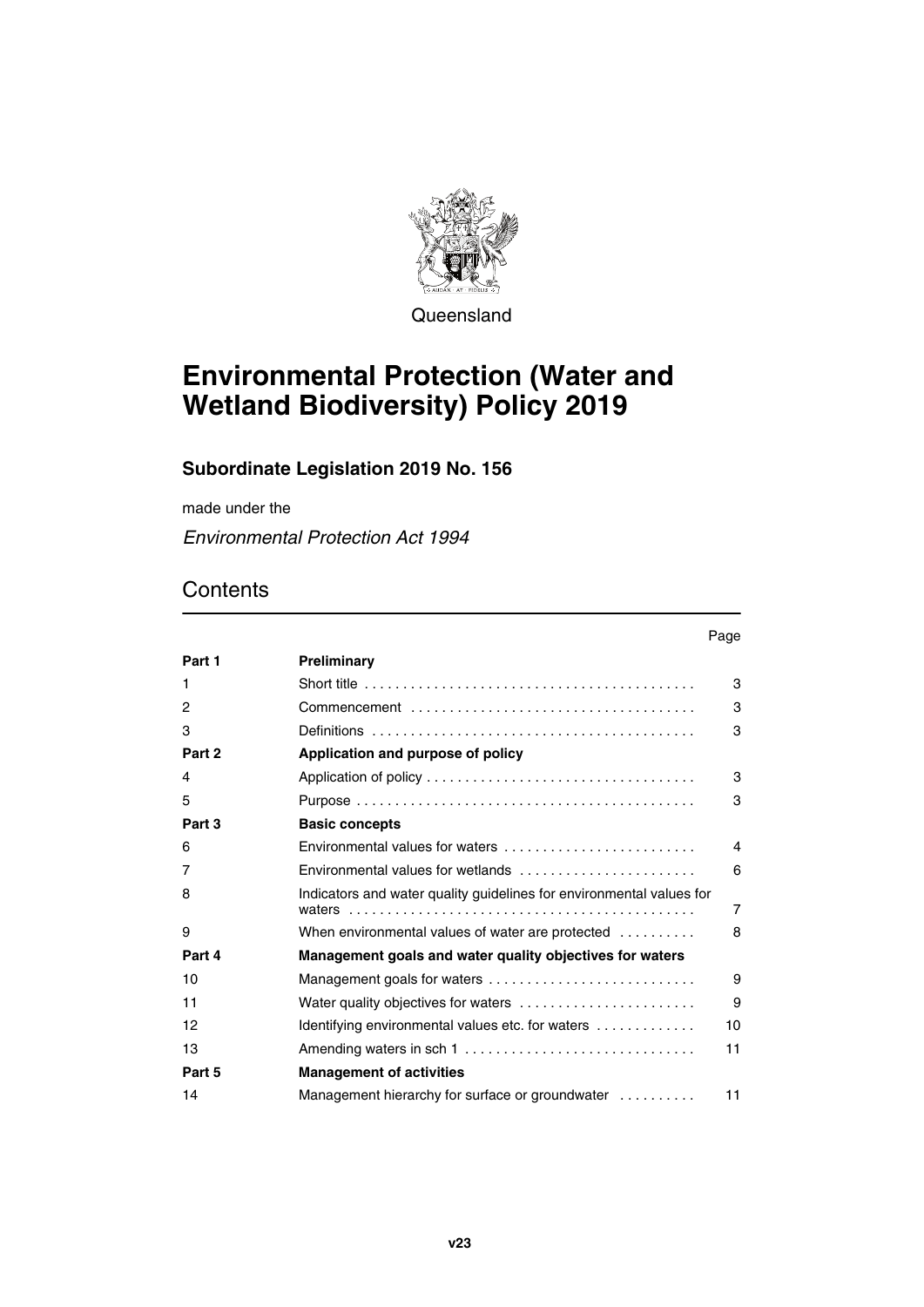Environmental Protection (Water and Wetland Biodiversity) Policy 2019

#### **Contents**

| 15         | Management intent for waters                                 | 13 |
|------------|--------------------------------------------------------------|----|
| Part 6     | Healthy waters management plans                              |    |
| 16         | Healthy waters management plans                              | 14 |
| Part 7     | <b>Functions of chief executive</b>                          |    |
| 17         |                                                              | 15 |
| 18         |                                                              | 16 |
| 19         | Amendment of Map of Queensland wetland environmental values  | 17 |
| Part 8     | <b>Miscellaneous</b>                                         |    |
| 20         |                                                              | 17 |
| Part 9     | Repeal                                                       |    |
| 21         |                                                              | 18 |
| Schedule 1 | Environmental values and water quality objectives for waters | 19 |
| Schedule 2 |                                                              | 33 |
|            |                                                              |    |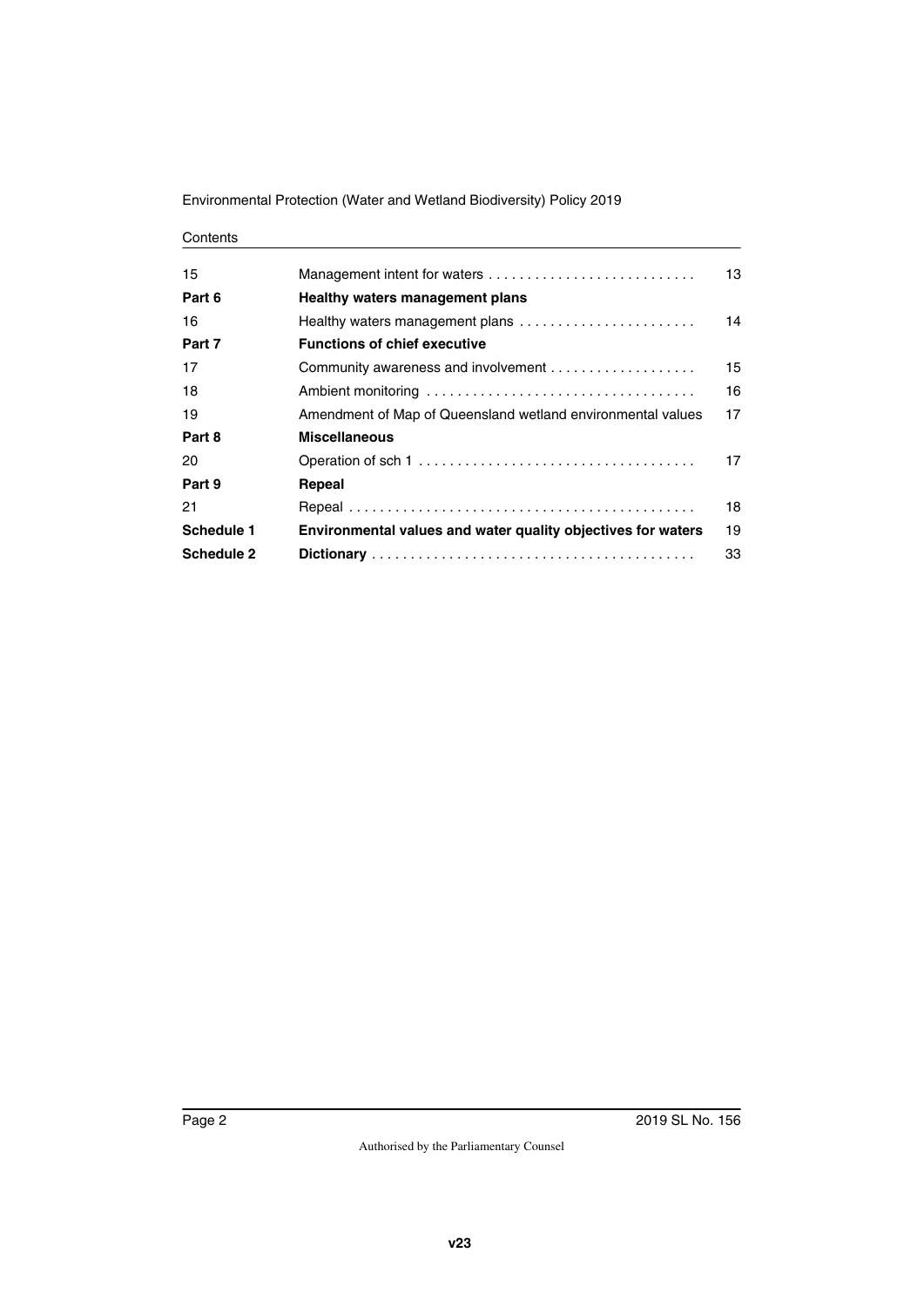[s 1]

# <span id="page-2-0"></span>**Part 1** Preliminary

#### <span id="page-2-2"></span>**1 Short title**

<span id="page-2-3"></span><span id="page-2-1"></span>This policy may be cited as the *Environmental Protection (Water and Wetland Biodiversity) Policy 2019*.

#### <span id="page-2-4"></span>**2 Commencement**

<span id="page-2-7"></span><span id="page-2-5"></span>This regulation commences on 1 September 2019.

#### <span id="page-2-6"></span>**3 Definitions**

<span id="page-2-9"></span>The dictionary in schedule 2 defines particular words used in this policy.

## <span id="page-2-8"></span>**Part 2 Application and purpose of policy**

#### <span id="page-2-10"></span>**4 Application of policy**

<span id="page-2-11"></span>This policy applies to waters and wetlands.

#### <span id="page-2-12"></span>**5 Purpose**

<span id="page-2-13"></span>(1) The purpose of this policy is to achieve the object of the Act in relation to waters and wetlands.

*Note—*

See section 3 of the Act.

- (2) The purpose is achieved by—
	- (a) identifying environmental values for waters and wetlands to be enhanced or protected; and
	- (b) identifying management goals for waters; and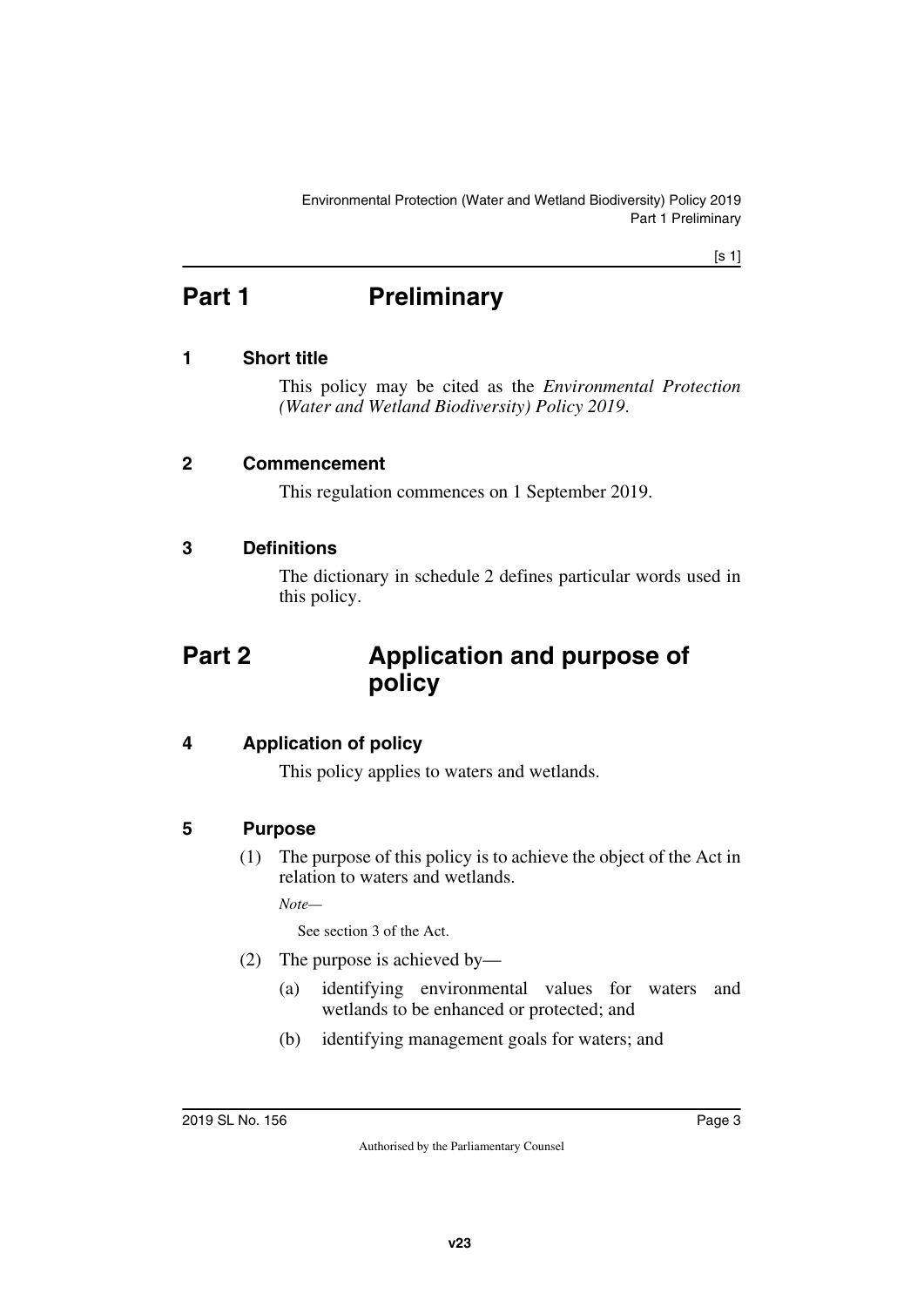- (c) stating water quality guidelines and water quality objectives for enhancing or protecting the environmental values of waters; and
- (d) providing a framework for making consistent, equitable and informed decisions about waters; and
- <span id="page-3-1"></span>(e) monitoring and reporting on the condition of waters.

# <span id="page-3-0"></span>**Part 3 Basic concepts**

#### <span id="page-3-2"></span>**6 Environmental values for waters**

- <span id="page-3-3"></span>(1) The environmental values of waters to be enhanced or protected under this policy are—
	- (a) for water mentioned in schedule 1, column 1—the environmental values stated in the document opposite the water in schedule 1, column 2; or
	- (b) for other water—the environmental values stated in subsection  $(2)$ .
- (2) For subsection  $(1)(b)$ , the environmental values are—
	- (a) for high ecological value waters—the biological integrity of an aquatic ecosystem that is effectively unmodified or highly valued; or

*Example of a highly valued aquatic ecosystem—*

an aquatic ecosystem used for drinking water

- (b) for slightly disturbed waters—the biological integrity of an aquatic ecosystem that has effectively unmodified biological indicators, but slightly modified physical, chemical or other indicators; or
- (c) for moderately disturbed waters—the biological integrity of an aquatic ecosystem that is adversely affected by human activity to a relatively small but measurable degree; or
- (d) for highly disturbed waters—the biological integrity of an aquatic ecosystem that is measurably degraded and of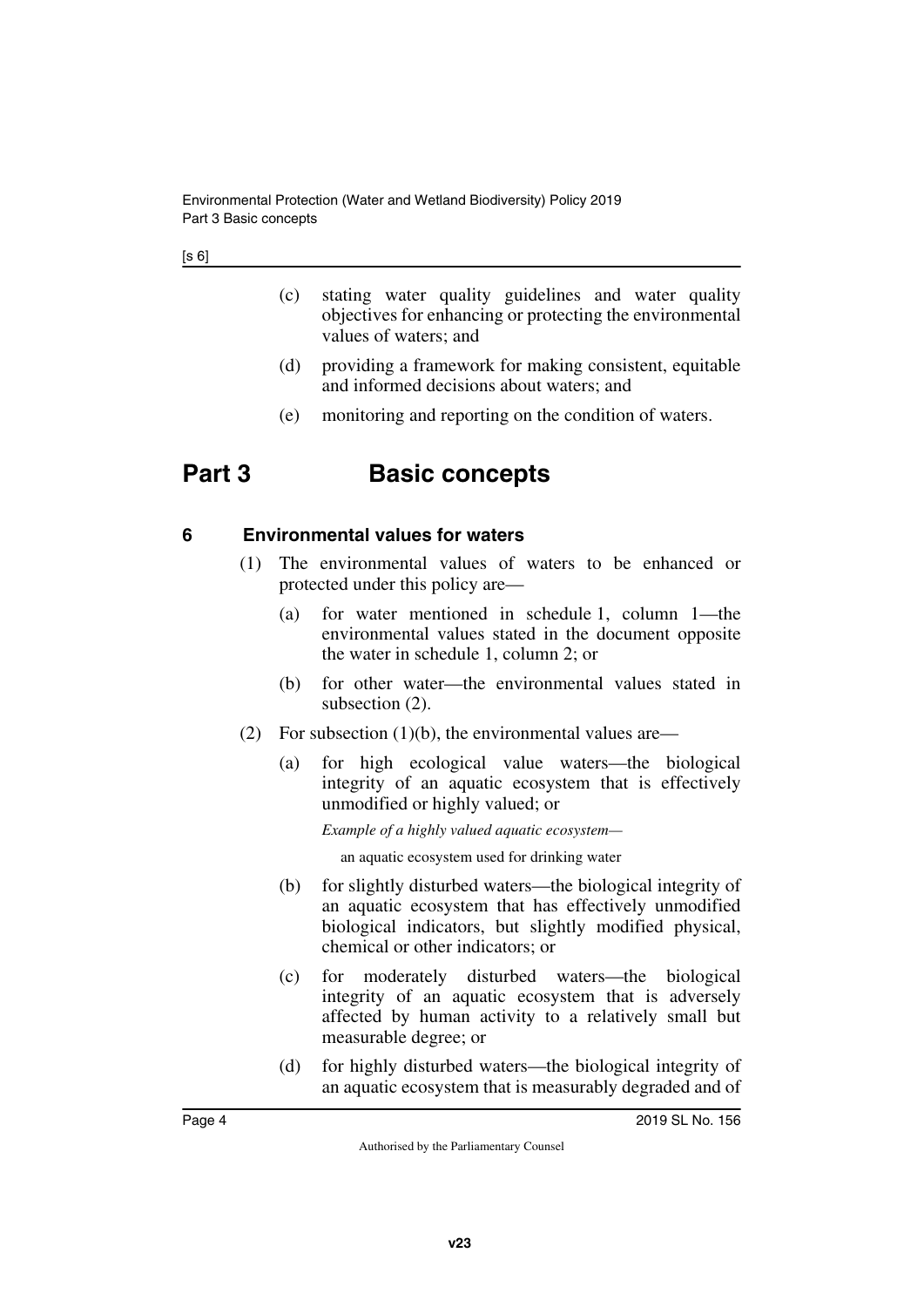lower ecological value than waters mentioned in paragraphs (a) to (c); or

- (e) for waters from which aquatic foods intended for human consumption are taken—the suitability of the water for producing the foods for human consumption; or
- (f) for waters that may be used for aquaculture—the suitability of the water for aquacultural use; or
- (g) for waters that may be used for agricultural purposes the suitability of the water for agricultural purposes; or
- (h) for waters that may be used for recreation or aesthetic purposes—the suitability of the water for—
	- (i) primary recreational use; or
	- (ii) secondary recreational use; or
	- (iii) visual recreational use; or
- (i) for waters that may be used for drinking water—the suitability of the water for supply as drinking water having regard to the level of treatment of the water; or
- (j) for waters that may be used for industrial purposes—the suitability of the water for industrial use; or
- (k) the cultural and spiritual values of the water.
- (3) In this section—

*cultural and spiritual values*, of water, means its scientific, social or other significance to the present generation or past or future generations, including Aboriginal people or Torres Strait Islanders.

*primary recreational use*, of water, means a use that involves the following types of contact with the water—

- (a) full body contact;
- (b) frequent immersion by the face and trunk;
- (c) frequent contact with spray by the face where it is likely some water will be swallowed or inhaled, or come into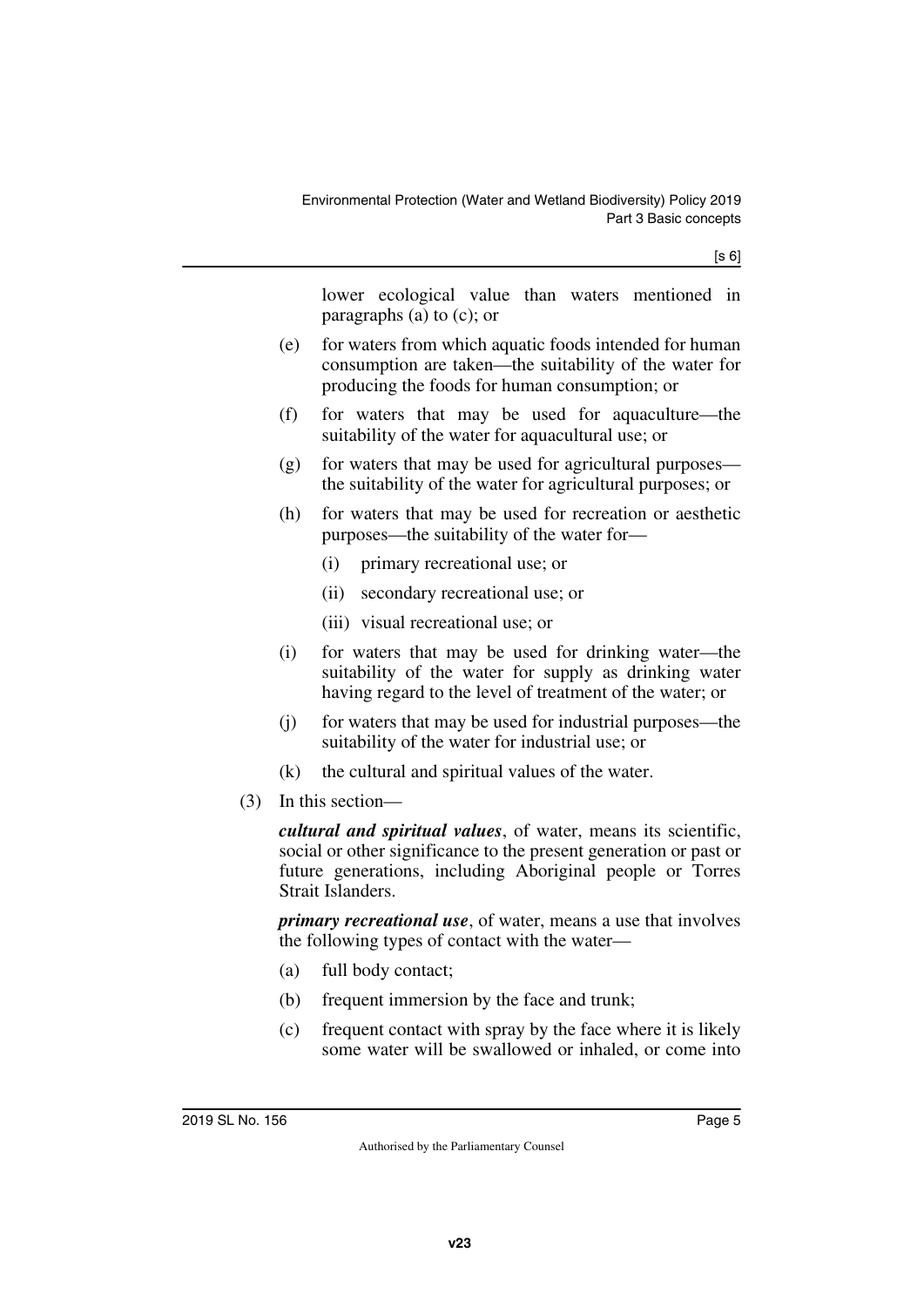#### [s 7]

contact with ears, nasal passages, mucous membranes or cuts in the skin.

#### *Examples—*

diving, swimming, surfing

*secondary recreational use*, of water, means a use that involves the following types of contact with the water—

(a) contact in which only the limbs are regularly wet, and other contact, including the swallowing of water, is unusual;

*Examples—*

boating, fishing, wading

(b) occasional inadvertent immersion resulting from slipping or being swept into the water by a wave.

*visual recreational use*, of water, means a use that does not ordinarily involve any contact with the water.

*Examples—*

angling from the shore, sunbathing near water

#### <span id="page-5-0"></span>**7 Environmental values for wetlands**

- <span id="page-5-1"></span>(1) The environmental values for wetlands to be enhanced or protected under this policy are the qualities of a wetland that support and maintain the biodiversity of the wetland, including the following—
	- (a) the health of the wetland's ecosystems;
	- (b) the wetland's natural state and biological integrity;
	- (c) the presence of distinct or unique features, endemic plants or animals and their habitats, including threatened wildlife and near threatened wildlife under the *Nature Conservation Act 1992*;
	- (d) the wetland's natural hydrological cycle;
	- (e) the natural interaction of the wetland with other ecosystems, including other wetlands.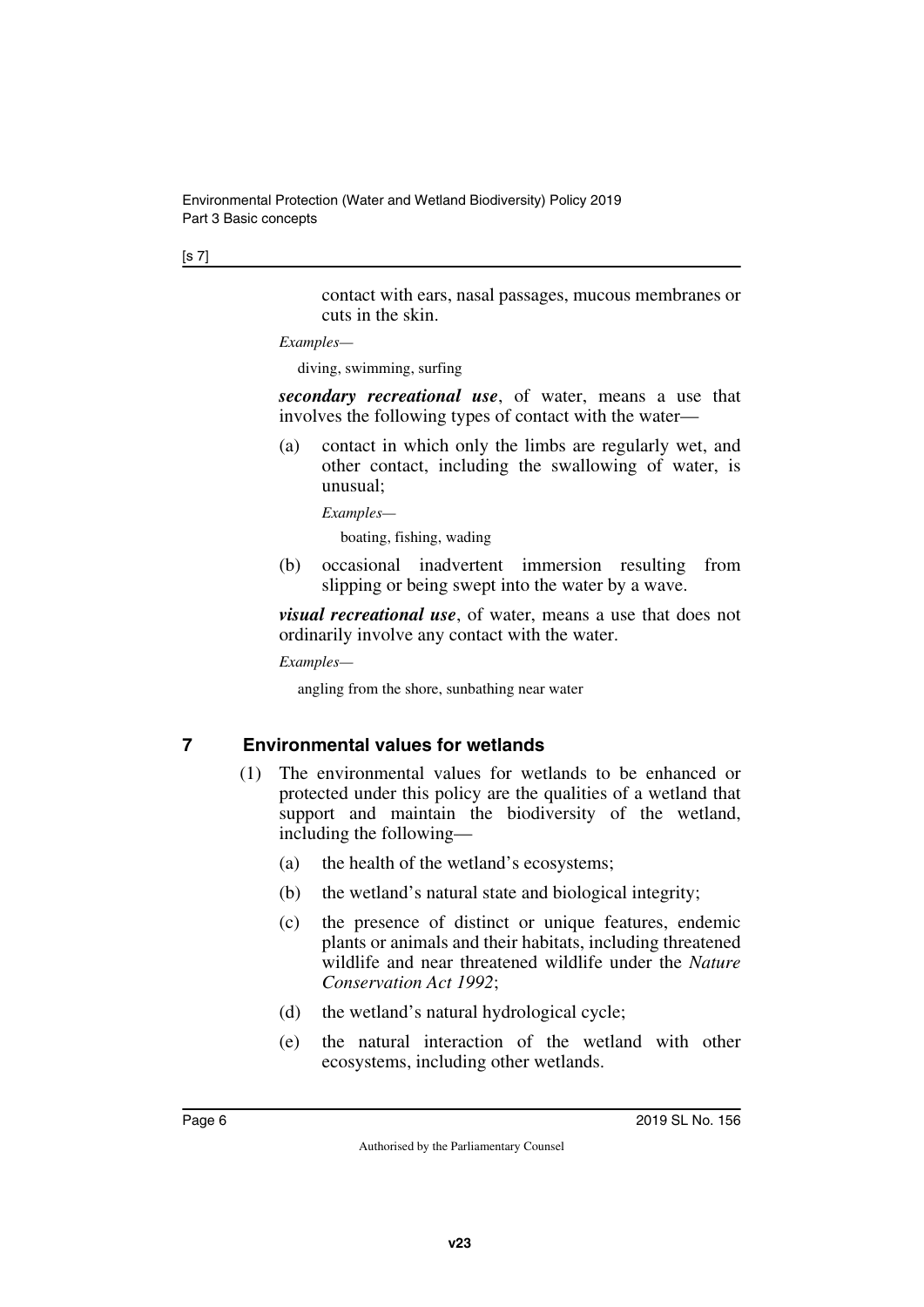(2) In this section—

*biodiversity* means natural diversity of living organisms, together with the environmental conditions and processes necessary for their survival, and includes each of the following—

- (a) ecosystem diversity, that is, the diversity of the different types of communities formed by living organisms and the relations between them;
- (b) species diversity, that is, the diversity of species;
- (c) genetic diversity, that is, the diversity of genes within each species.

#### <span id="page-6-1"></span><span id="page-6-0"></span>**8 Indicators and water quality guidelines for environmental values for waters**

(1) An *indicator* for an environmental value for water is a physical, chemical, biological or other property that can be measured or decided in a quantitative way.

*Examples—*

- 1 The concentration of nutrients and pH value are types of chemical indicators.
- 2 Secchi disc clarity and temperature are types of physical indicators.
- 3 Seagrass depth range, macroinvertebrate family richness and percentage of exotic fish are types of biological indicators.
- (2) *Water quality guidelines* are quantitative measures or statements for indicators, including, for example, the concentration or load of a contaminant of water, that protect a stated environmental value.
- (3) For particular water, the indicators and water quality guidelines for an environmental value are—
	- (a) decided using the following documents—
		- (i) site-specific documents for the water;
		- (ii) the document called 'Queensland water quality guidelines 2009', published on the department's website;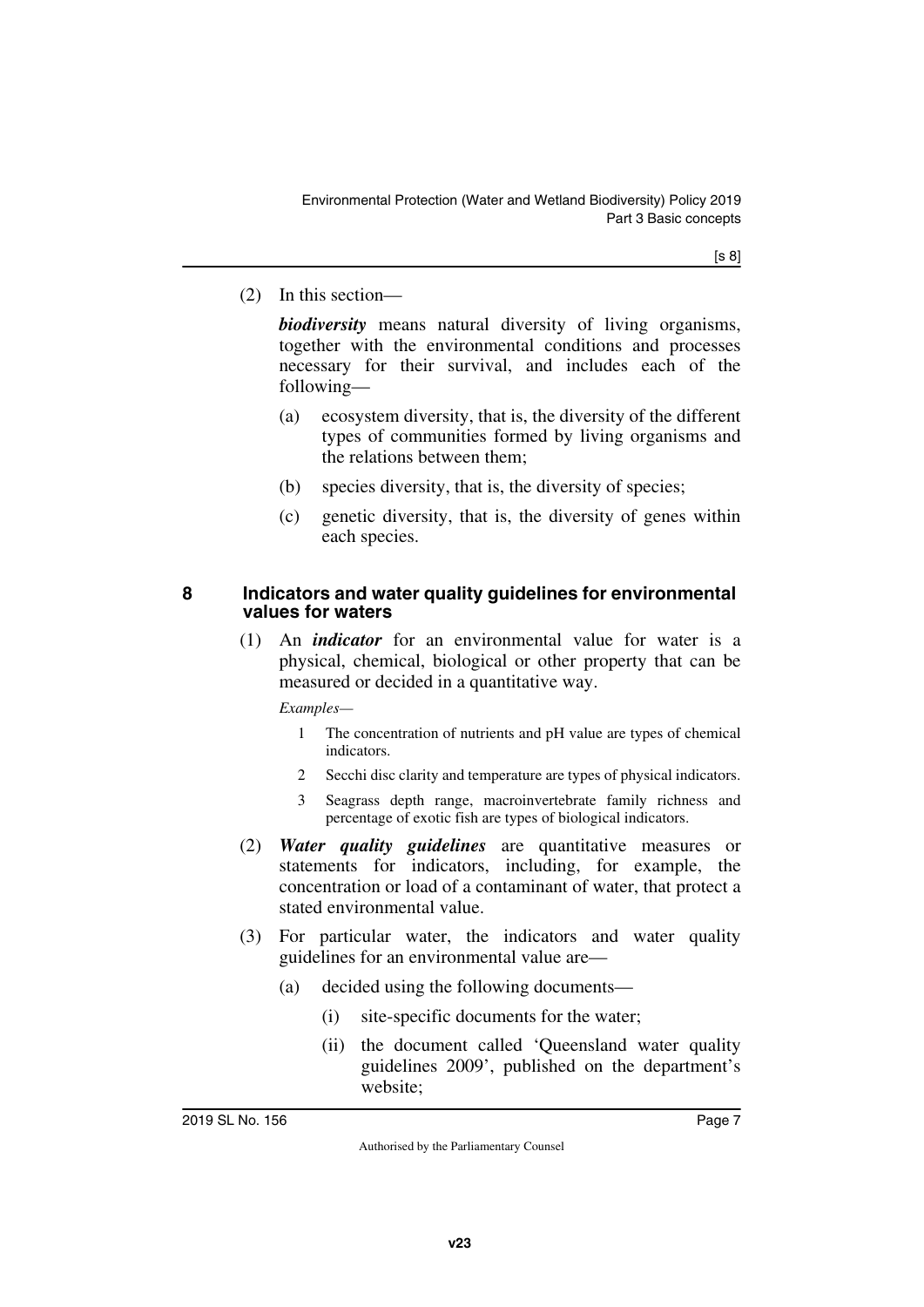[s 9]

- (iii) the document called 'Australian and New Zealand guidelines for fresh and marine water quality', published in October 2018;
- (iv) the document called 'Australian drinking water guidelines, paper 6, national water quality management strategy', dated 2011 and published on the National Health and Medical Research Council's website;
- (v) the document called 'Guidelines for managing risks in recreational waters', dated 2008 and published on the National Health and Medical Research Council's website;
- (vi) other relevant documents published by a recognised entity; or
- (b) for water mentioned in schedule 1, column 1—the indicators stated in the document opposite the water in schedule 1, column 2.
- (4) To the extent of any inconsistency between the documents mentioned in subsection  $(3)(a)$  for a particular water quality guideline, the documents are to be used in the order in which they are listed in that subsection.
- (5) In this section—

*load*, of a contaminant of water, means the mass of the contaminant in the water measured over a period of time.

*site-specific document*, for water, means a document that—

- (a) contains specific information about the water, or part of the water; and
- (b) is recognised by the chief executive as having appropriate scientific authority.

### <span id="page-7-0"></span>**9 When environmental values of water are protected**

<span id="page-7-1"></span>For this policy, the environmental values for particular waters are protected if the measures for all indicators comply with the water quality guidelines stated for the indicators.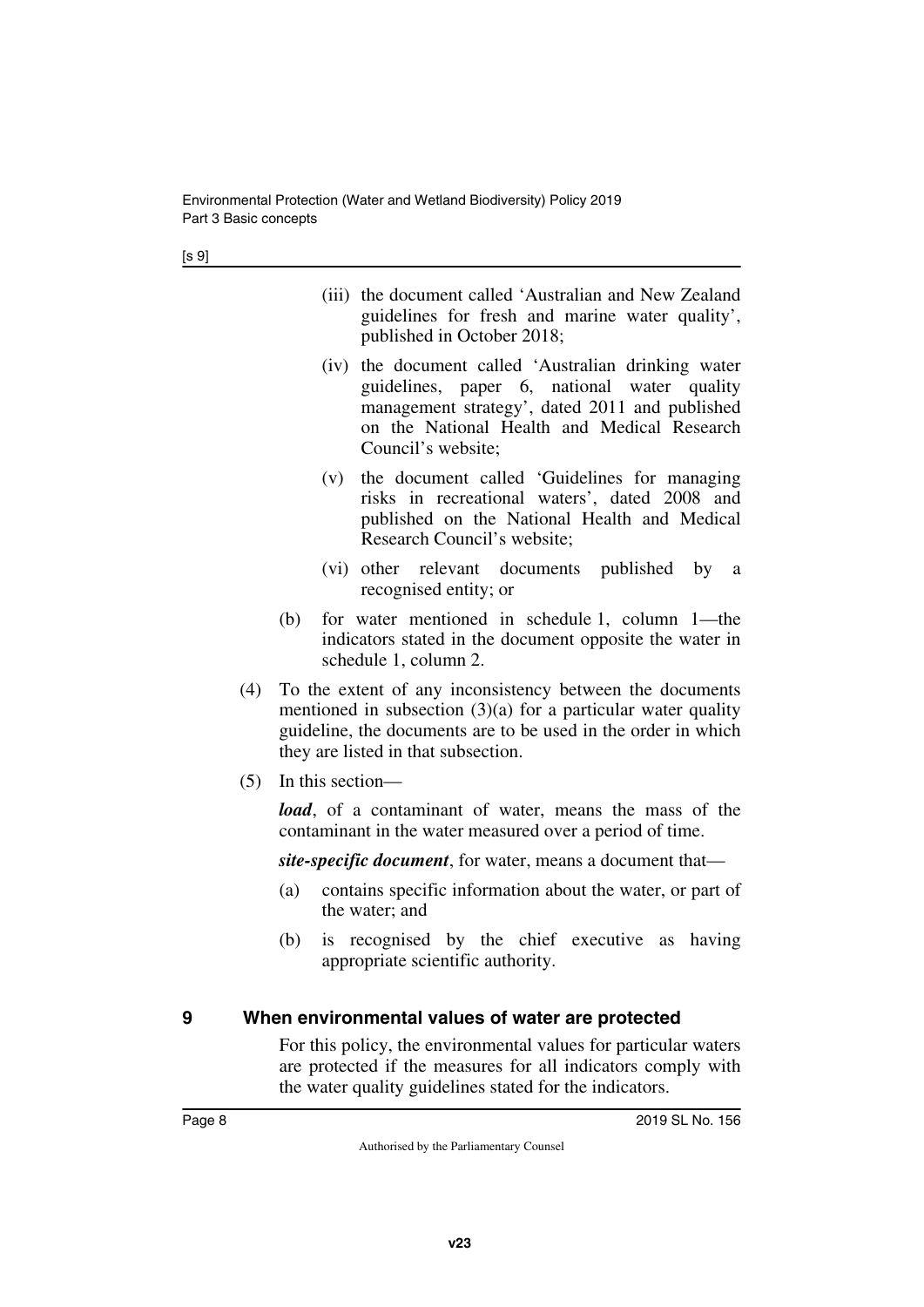[s 10]

### <span id="page-8-0"></span>**Part 4 Management goals and water quality objectives for waters**

#### <span id="page-8-2"></span>**10 Management goals for waters**

<span id="page-8-3"></span><span id="page-8-1"></span>The management goals for waters mentioned in schedule 1, column 1 are the goals, if any, stated in the document opposite the water in schedule 1, column 2.

*Examples of management goals—*

- to maintain an area, composition and condition of seagrass beds, reefs or mangroves
- to maintain a stated level of diversity of fish species

#### <span id="page-8-4"></span>**11 Water quality objectives for waters**

- <span id="page-8-5"></span>(1) This section and schedule 1 state the water quality objectives for waters to be achieved and maintained under this policy.
- (2) The water quality objectives for water mentioned in schedule 1, column 1 are—
	- (a) the objectives stated in the document opposite the water in schedule 1, column 2; or
	- (b) if water quality objectives for the water are not stated in the document—the set of water quality guidelines that will protect all environmental values stated in the document.
- (3) The water quality objectives for water not mentioned in schedule 1, column 1 are the set of water quality guidelines for all indicators that will protect all environmental values for the water.
- (4) However, water quality objectives do not apply to—
	- (a) water in swimming pools; and
	- (b) drinking water in a domestic water supply system, including, for example, water in a local government or privately owned water supply system; and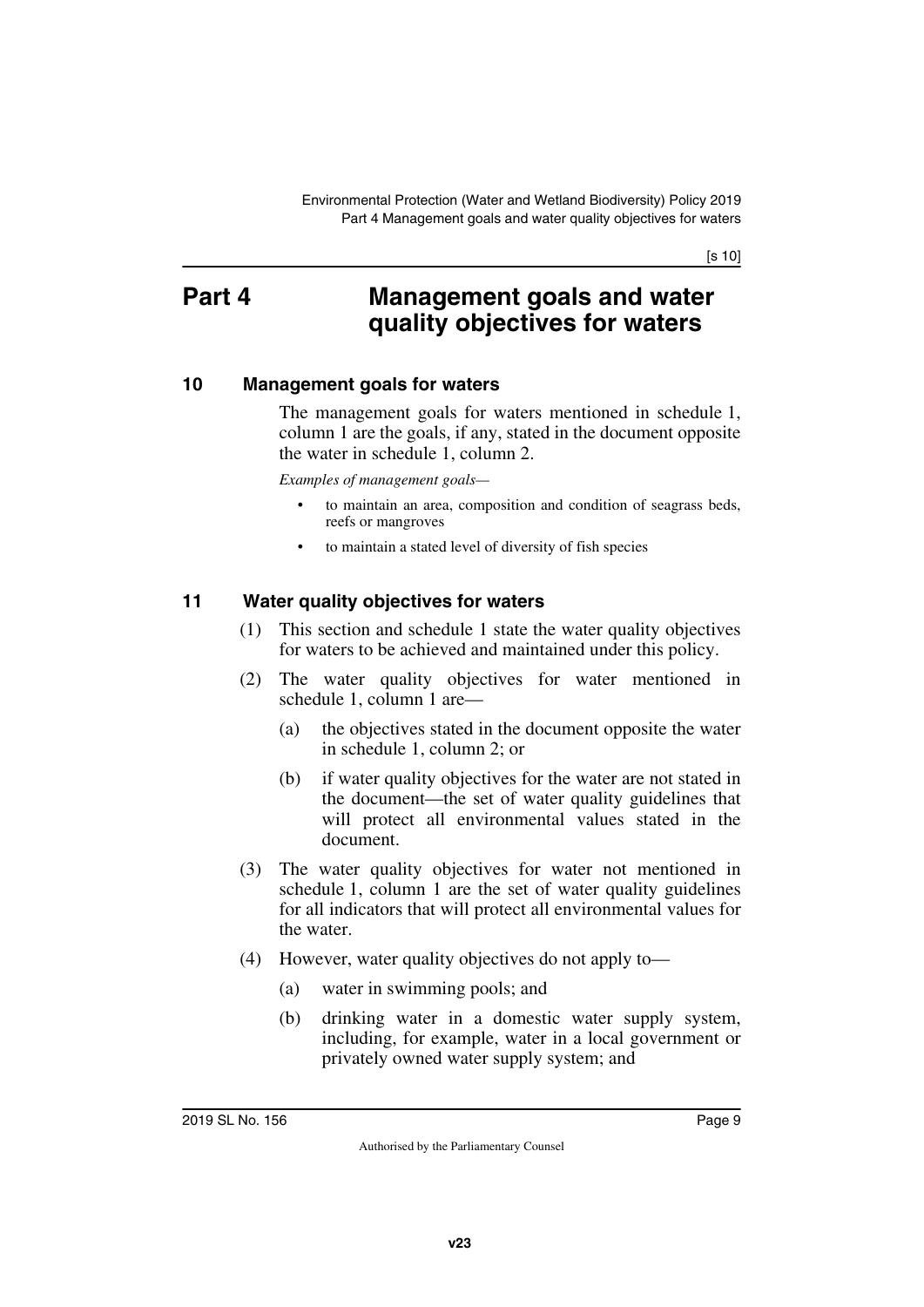- (c) waste water in a storage, including, for example, a sewage lagoon, mine tailings dam, irrigation tailwater dam and piggery or dairy waste water pond; and
- (d) water in a pond used for aquaculture; and
- (e) water in a stormwater treatment system; and
- (f) water in a device used for erosion and sediment control, including, for example, water in a sediment basin or sediment tank; and
- (g) water in a privately owned dam, irrigation channel, pipeline or water tank.

#### <span id="page-9-0"></span>**12 Identifying environmental values etc. for waters**

- <span id="page-9-1"></span>(1) This section applies to water not mentioned in schedule 1, column 1.
- (2) For developing a document about particular water that is to be included in schedule 1, the chief executive may identify—
	- (a) the environmental values to be protected for the water; and
	- (b) the water quality objectives for the water; and
	- (c) ways to improve the quality of the water.
- (3) In identifying the matters mentioned in subsection (2), the chief executive must ensure there has been—
	- (a) consultation with the community, including industry and commerce sectors; and
	- (b) consideration of the economic and social impacts of protecting environmental values for the water.
- (4) Also, the chief executive may identify water quality objectives for the water that provide a lower level of protection of the environmental values for the water than the water quality guidelines mentioned in section 11(2) only if—
	- (a) the adoption of the water quality guidelines would involve unacceptable economic or social impacts on the community; and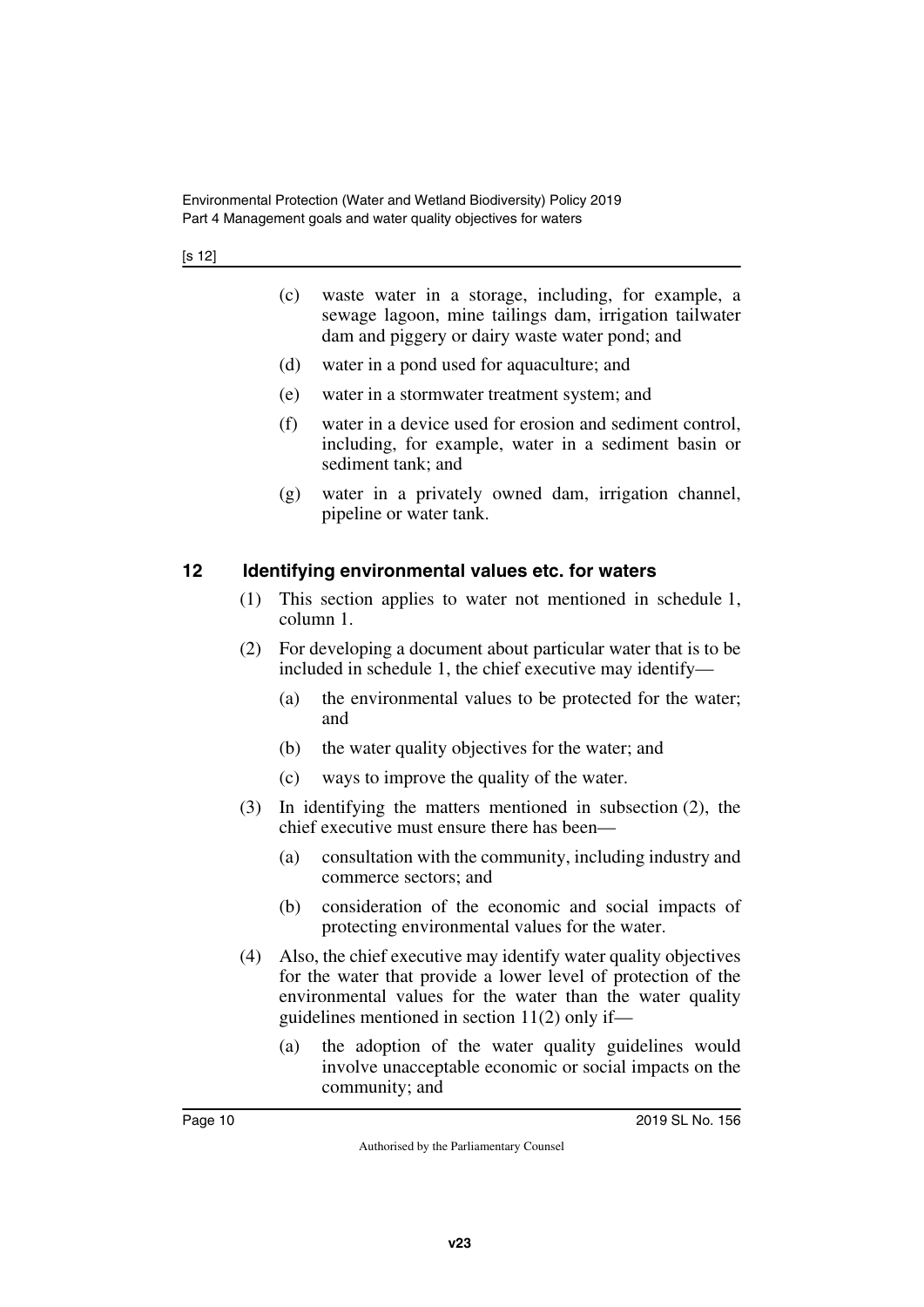(b) the water quality objectives are an improvement on existing water quality.

#### <span id="page-10-0"></span>**13 Amending waters in sch 1**

- <span id="page-10-1"></span>(1) The chief executive may replace a document stated in schedule 1, column 2 for particular water only if—
	- (a) there has been consultation with the community, including industry and commerce sectors; and
	- (b) the chief executive has considered the economic and social impacts of protecting environmental values for the water.
- (2) However, subsection (1) does not apply to a replacement document if—
	- (a) the purpose of the replacement is only to correct a minor error, or make another change that is not a change of substance; or
	- (b) the document being replaced states that an amendment of a stated type may be made to the document under this subsection, and the purpose of the replacement is only to make an amendment of the stated type.

# <span id="page-10-2"></span>**Part 5 Management of activities**

#### <span id="page-10-4"></span>**14 Management hierarchy for surface or groundwater**

<span id="page-10-5"></span><span id="page-10-3"></span>(1) This section states the management hierarchy for an activity that may affect water.

*Note—*

See the *Environmental Protection Regulation 2019*, section 35.

(2) To the extent it is reasonable to do so, release of waste water or contaminants to waters must be dealt with in the following order of preference—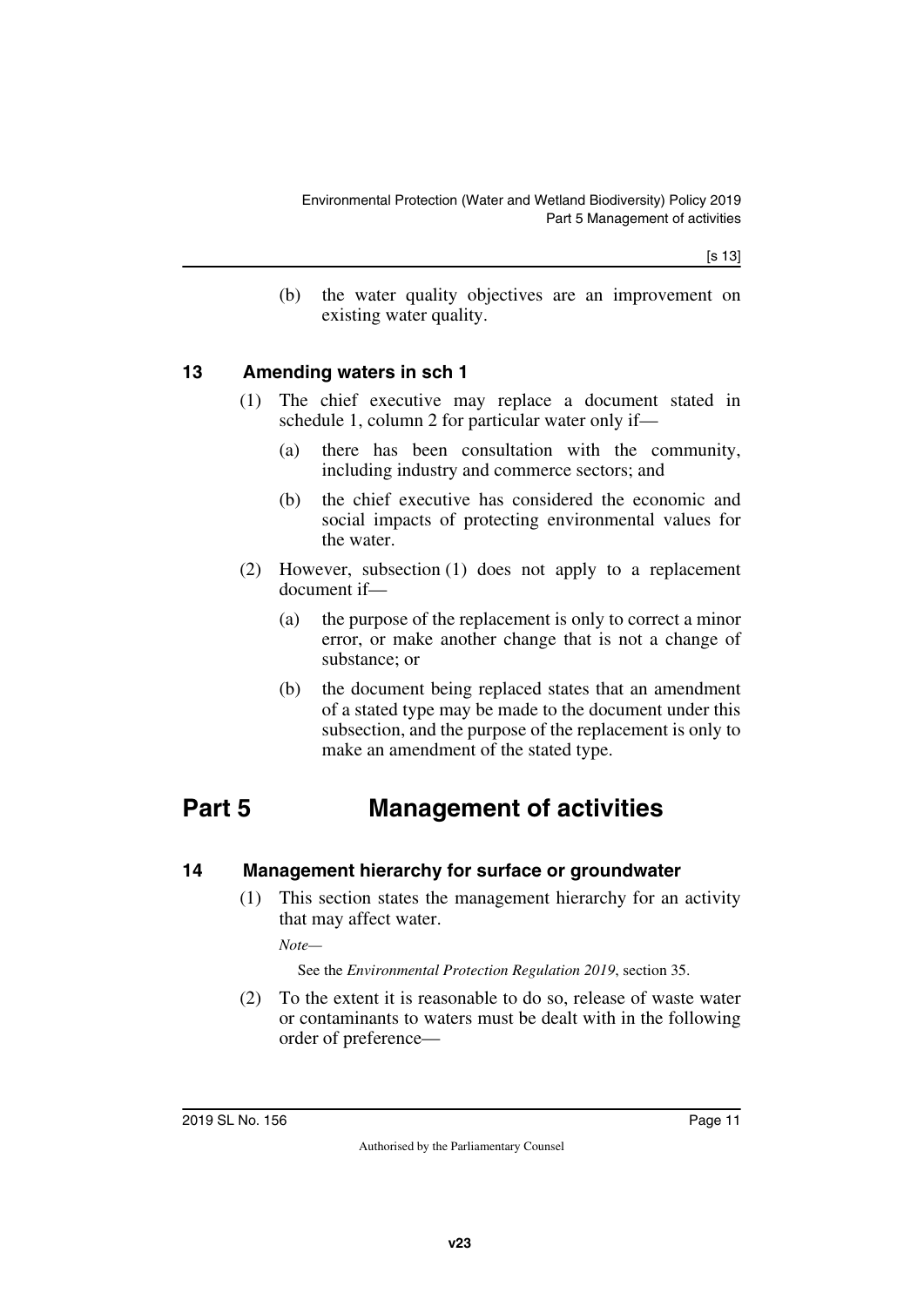- (a) firstly—reduce the production of waste water or contaminants by reducing the use of water;
- (b) secondly—prevent waste and implement appropriate waste prevention measures;
- (c) thirdly—evaluate treatment and recycling options and implement appropriate treatment and recycling;
- (d) fourthly—evaluate the following options for waste water or contaminants in the order in which they are listed—
	- (i) appropriate treatment and release to a waste facility or sewer;
	- (ii) appropriate treatment and release to land;
	- (iii) appropriate treatment and release to surface waters or groundwaters.
- (3) In this section—

*appropriate treatment*, of waste water or contaminants, means—

- (a) for release to a sewerage service provider's waste facility or sewer—treatment that meets the service provider's requirements for the release to the waste facility or sewer; or
- (b) for release to land—treatment that ensures the release to land is ecologically sustainable; or
- (c) for release to surface waters or groundwaters treatment that ensures, or the taking of other steps to ensure, that the release—
	- (i) will not affect the environmental values for the waters; or
	- (ii) is offset by undertaking an activity to counterbalance the impacts of releasing waste water or contaminants to waters, other than an offset to which the *Environmental Offsets Act 2014* applies.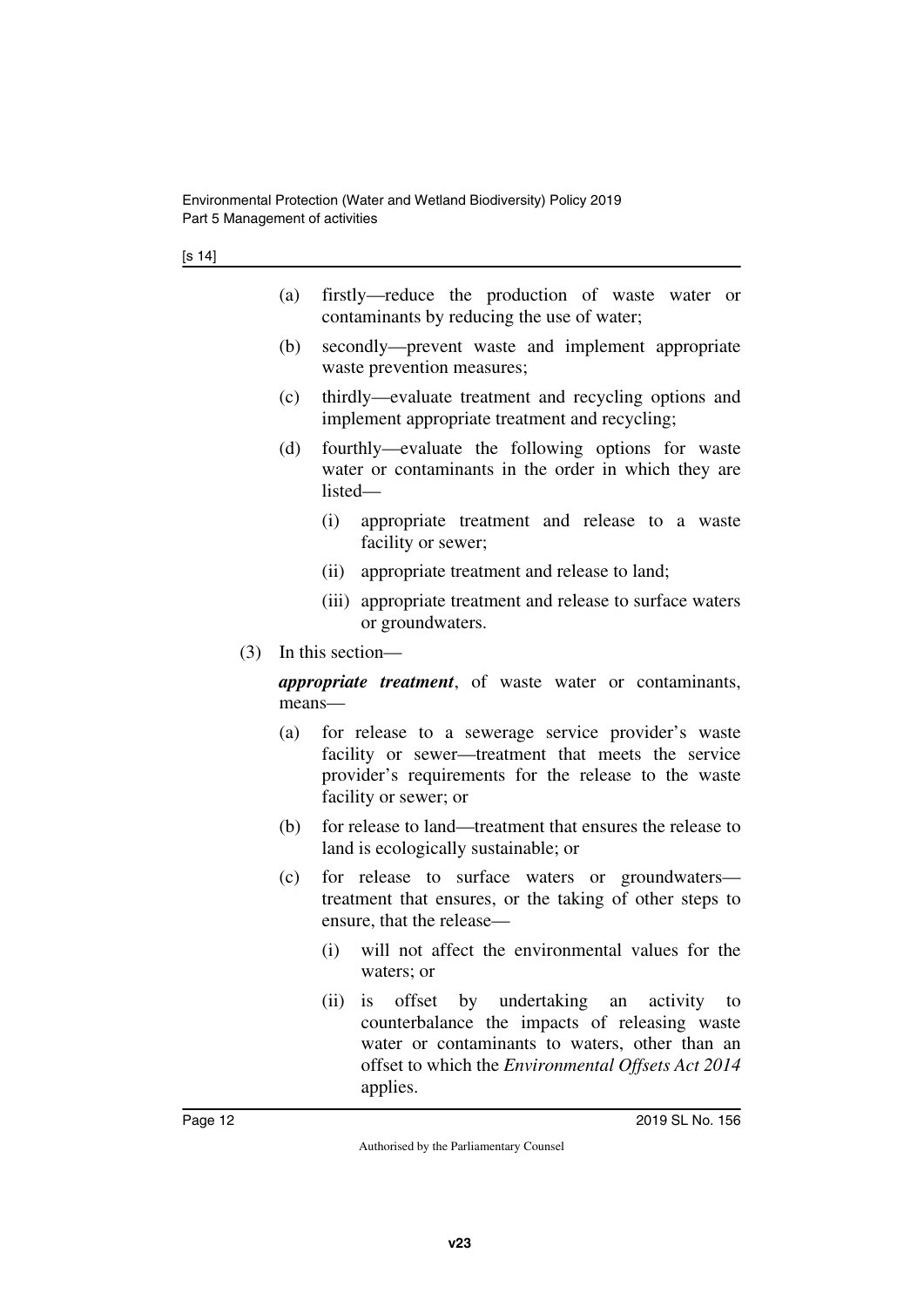[s 15]

*sewerage service provider* see the *Water Supply (Safety and Reliability) Act 2008*, schedule 3.

*waste facility* means a facility for the recycling, reprocessing, treatment, storage, incineration, conversion to energy or disposal of waste.

*waste prevention* means the adoption of practices or processes that avoid generating waste or reduce the quantity of waste requiring subsequent treatment, recycling or disposal.

#### <span id="page-12-0"></span>**15 Management intent for waters**

- <span id="page-12-1"></span>(1) This section states the management intent for waters subject to an activity that involves the release of waste water or contaminants to the waters.
- (2) It is the management intent for the waters that the decision to release the waste water or contaminant must ensure the following—
	- (a) for high ecological value waters—the measures for the indicators for all environmental values of waters are maintained;
	- (b) for slightly disturbed waters—the measures for the slightly modified physical or chemical indicators are progressively improved to achieve the water quality objectives for high ecological value water;
	- (c) for moderately disturbed waters—
		- (i) if the measures for the indicators for all environmental values achieve the water quality objectives for the water—the measures for the indicators are maintained at levels that achieve the water quality objectives for the water; or
		- (ii) if the measures for the indicators for all environmental values do not achieve the water quality objectives for the water—the measures for the indicators are improved to achieve the water quality objectives for the water;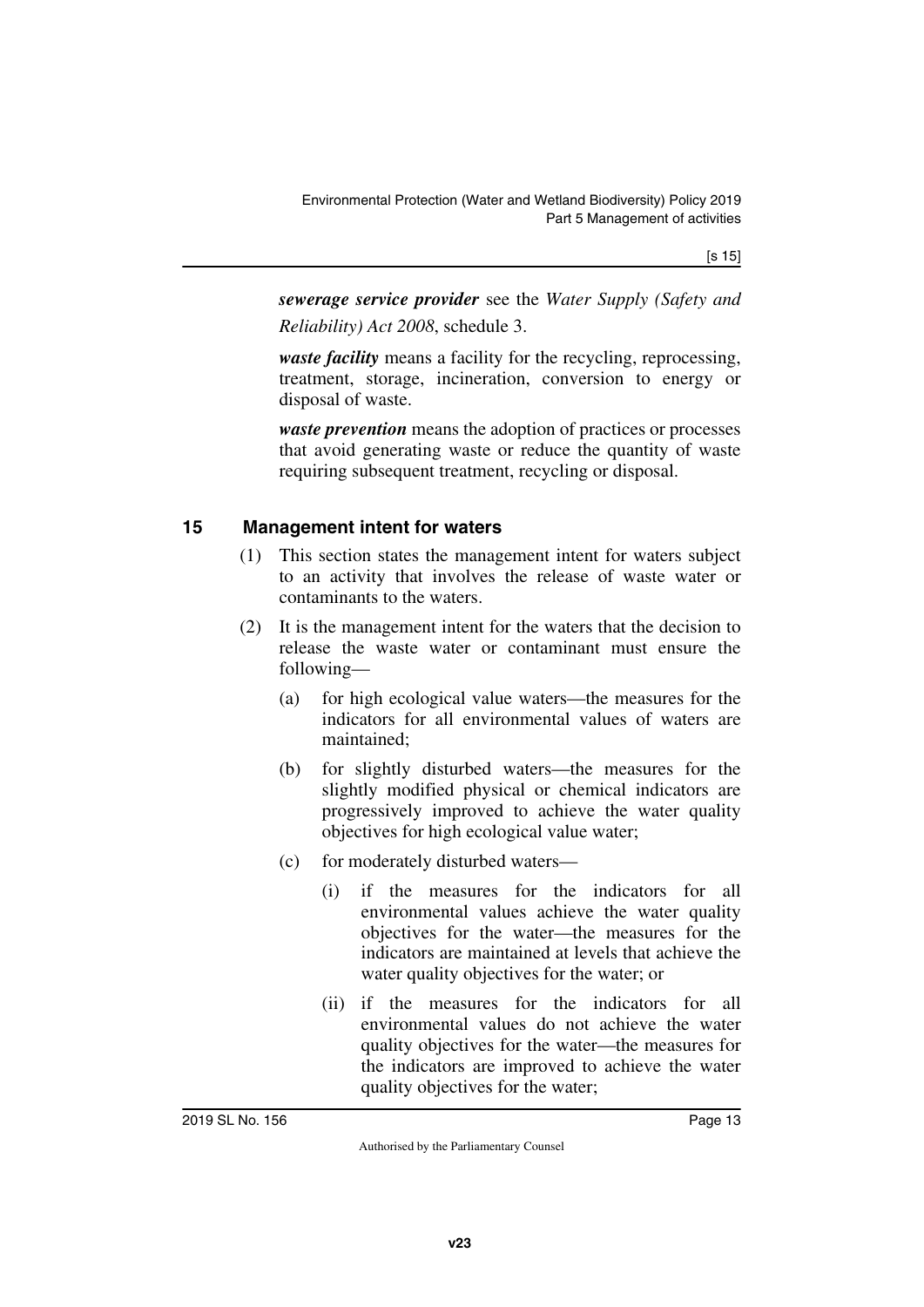Environmental Protection (Water and Wetland Biodiversity) Policy 2019 Part 6 Healthy waters management plans

[s 16]

<span id="page-13-1"></span>(d) for highly disturbed waters—the measures for the indicators for all environmental values are progressively improved to achieve the water quality objectives for the water.

### <span id="page-13-0"></span>**Part 6 Healthy waters management plans**

#### <span id="page-13-2"></span>**16 Healthy waters management plans**

- <span id="page-13-3"></span>(1) The chief executive may develop and implement an environmental plan about water (a *healthy waters management plan*) to decide ways to improve the quality of the water.
- (2) Also, a recognised entity, in cooperation with the chief executive, may develop and implement a healthy waters management plan.
- (3) A healthy waters management plan for water must—
	- (a) describe the water to which the plan applies; and
	- (b) include an assessment of the following for the water—
		- (i) any threats to water-dependent ecosystems;
		- (ii) any matters that may adversely affect the use of the water as a supply of drinking water;
		- (iii) any matters that may adversely affect the natural flows of the water; and
	- (c) if environmental values and water quality objectives for the water are stated in a document mentioned in schedule 1, column 2—include the environmental values and water quality objectives; and
	- (d) if environmental values and water quality objectives have not been established for the water—include proposed environmental values, management goals and water quality guidelines for the water; and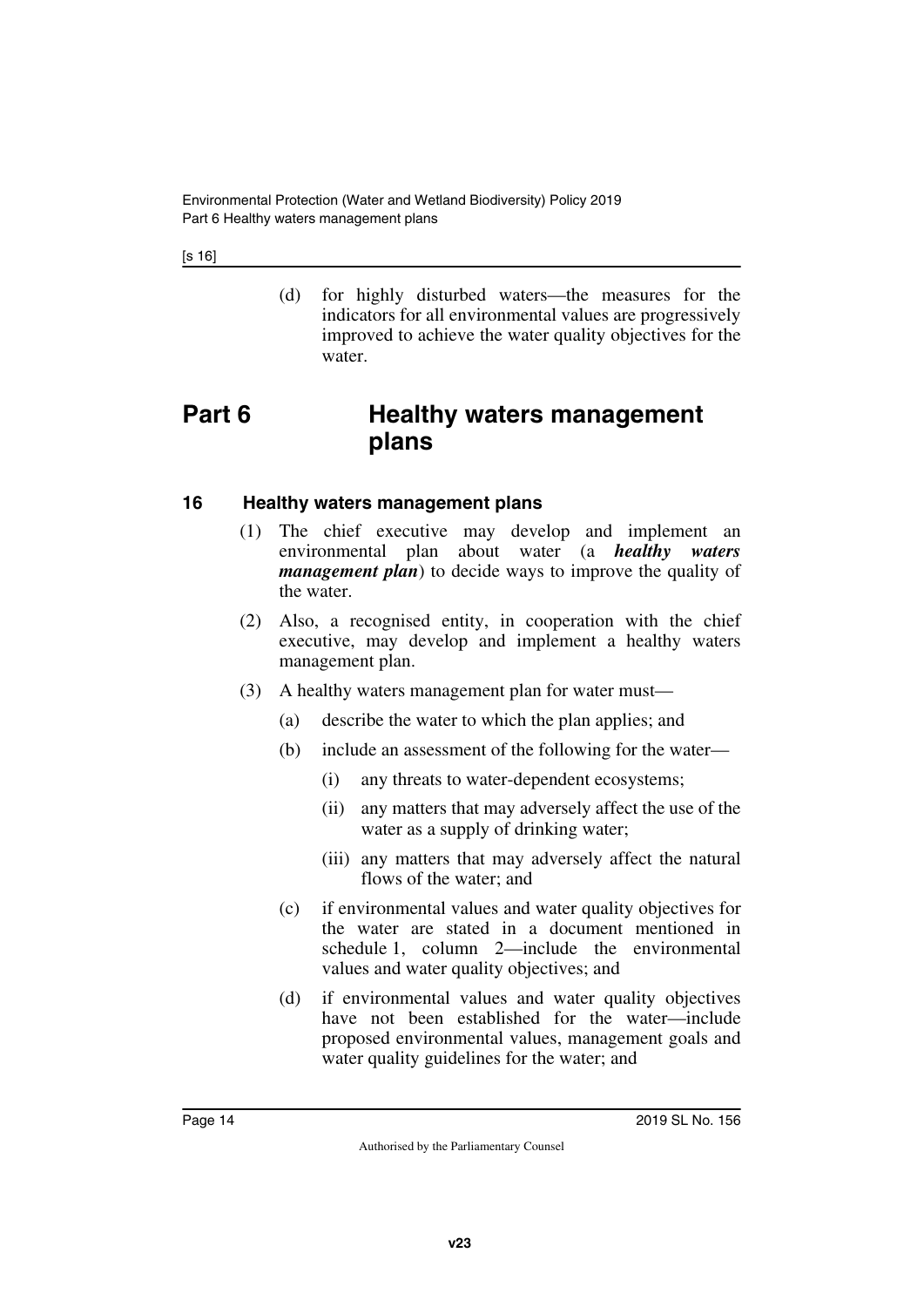[s 17]

- (e) if a water plan under the *Water Act 2000* applies to the water—include the environmental flow objectives for the plan and ecological outcomes stated in the plan for the water; and
- (f) identify ways to protect the environmental values for the water, and to monitor and assess the effectiveness of the protection.
- <span id="page-14-1"></span>(4) In developing and implementing the plan, the chief executive or entity must have regard to any guidelines published by the department about healthy waters management plans.

# <span id="page-14-0"></span>**Part 7 Functions of chief executive**

#### <span id="page-14-2"></span>**17 Community awareness and involvement**

- <span id="page-14-3"></span>(1) This section applies if the chief executive decides to develop and implement a plan to—
	- (a) raise community awareness of issues about water quality; and
	- (b) involve the community in water quality management.
- (2) The chief executive must consider including in the plan—
	- (a) a description of the issues about water quality; and
	- (b) ways to raise community awareness and understanding about water quality policy, planning and management; and
	- (c) ways to improve levels of community consultation in relation to water quality management, including consultation carried out under this policy; and
	- (d) ways to better inform the community of issues about water quality management.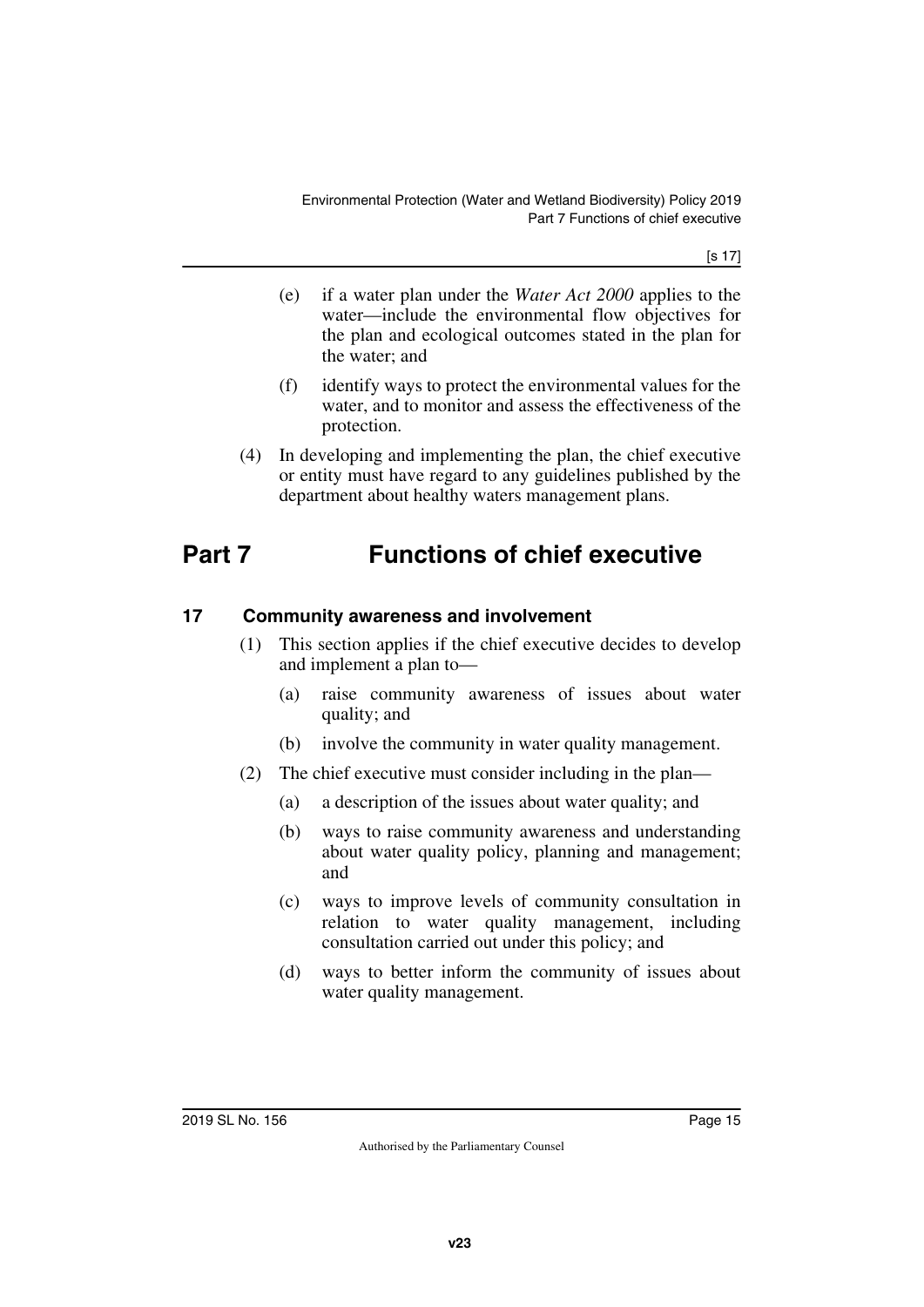Environmental Protection (Water and Wetland Biodiversity) Policy 2019 Part 7 Functions of chief executive

#### [s 18]

#### <span id="page-15-0"></span>**18 Ambient monitoring**

- <span id="page-15-1"></span>(1) If the chief executive carries out a program of ambient monitoring of waters to assess the state of waters, the chief executive must—
	- (a) carry out the monitoring under—
		- (i) the document called 'Monitoring and Sampling Manual 2018', published on the department's website; and
		- (ii) the 'Australian and New Zealand guidelines for fresh and marine water quality', published in October 2018; and
	- (b) publish the results of the monitoring on the department's website; and
	- (c) prepare a report about the results of the monitoring.
- (2) To the extent of any inconsistency between the documents mentioned in subsection  $(1)(a)$ , the document mentioned in subsection  $(1)(a)(i)$  prevails.
- (3) If practicable, a comparison of ambient monitoring results with the water quality objectives for, and freshwater flows to, the water during the time of the monitoring must be included in the report.
- (4) Subsection (5) applies if the measure of an indicator does not comply with a water quality objective because the noncompliance is caused by the natural properties of the water.
- (5) For preparing the report, the measure of the indicator is taken to comply with the water quality objective if, at the time the indicator is measured, the measure of the indicator is within the natural background level, as determined under the monitoring program, for the indicator.
- (6) If the results of monitoring show the water quality objectives for the water have not been met, the chief executive may investigate the reasons why the water fails to meet the water quality objectives.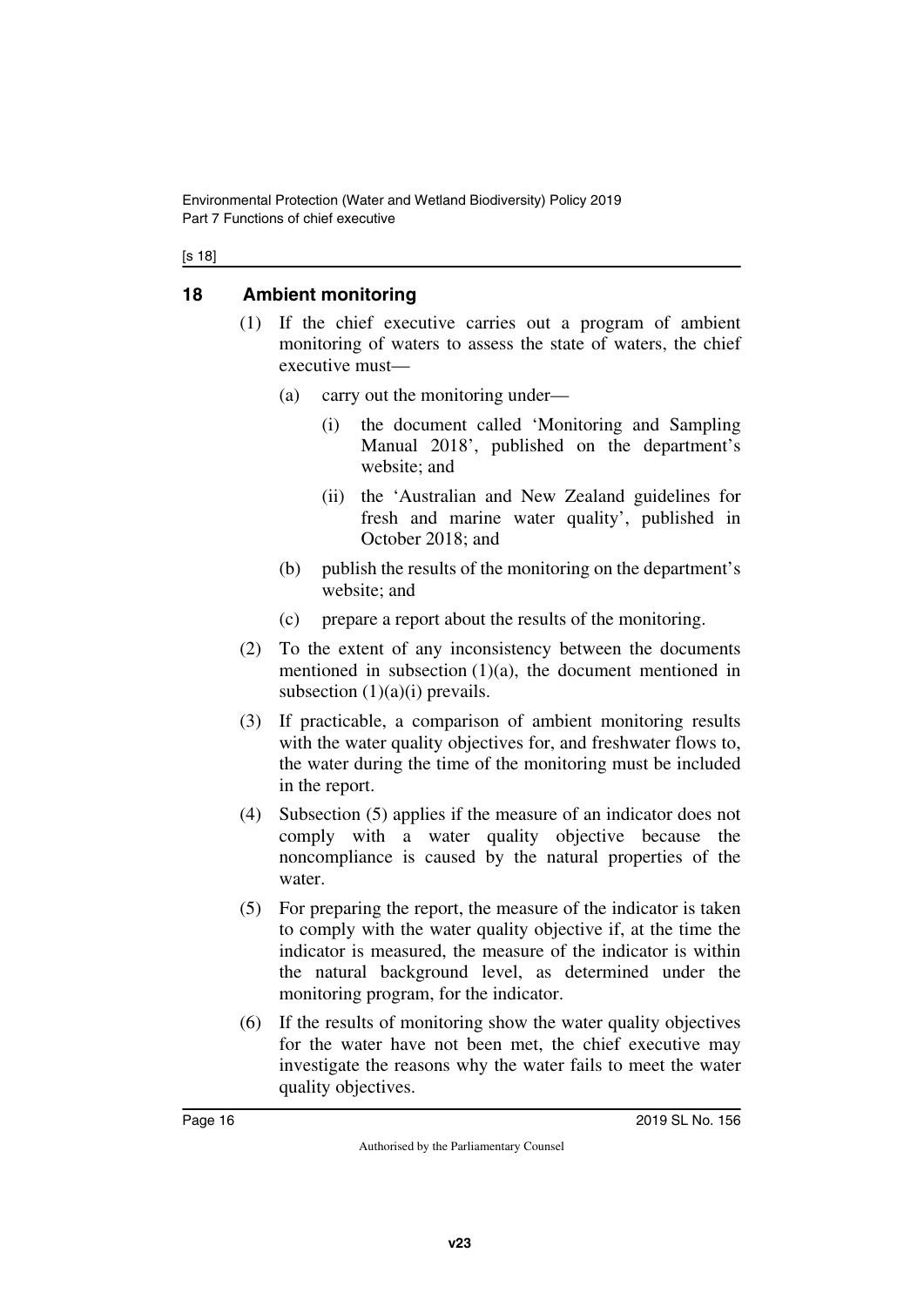(7) In this section—

*ambient monitoring*, of water, includes assessing, analysing, examining, inspecting, measuring or reporting on the following—

- (a) the quantity, quality and characteristics of water;
- (b) the effectiveness of control, remedial or rehabilitation measures on the matters mentioned in paragraph (a).

#### <span id="page-16-1"></span><span id="page-16-0"></span>**19 Amendment of Map of Queensland wetland environmental values**

- (1) The chief executive may amend the Map of Queensland wetland environmental values only if the amendment is made because—
	- (a) more accurate information indicating the extent, hydrological type or ecological significance of the wetland has become available; or
	- (b) the chief executive considers that the ecological significance of a wetland has changed.
- (2) If the chief executive amends the map under subsection (1), the chief executive must—
	- (a) fix a new edition number to the amended map; and
	- (b) publish the amended map on the department's website.

# <span id="page-16-2"></span>**Part 8 Miscellaneous**

#### <span id="page-16-4"></span>**20 Operation of sch 1**

<span id="page-16-5"></span><span id="page-16-3"></span>The boundaries of water mentioned in schedule 1, column 1 are the boundaries identified in the document stated opposite the water in schedule 1, column 2.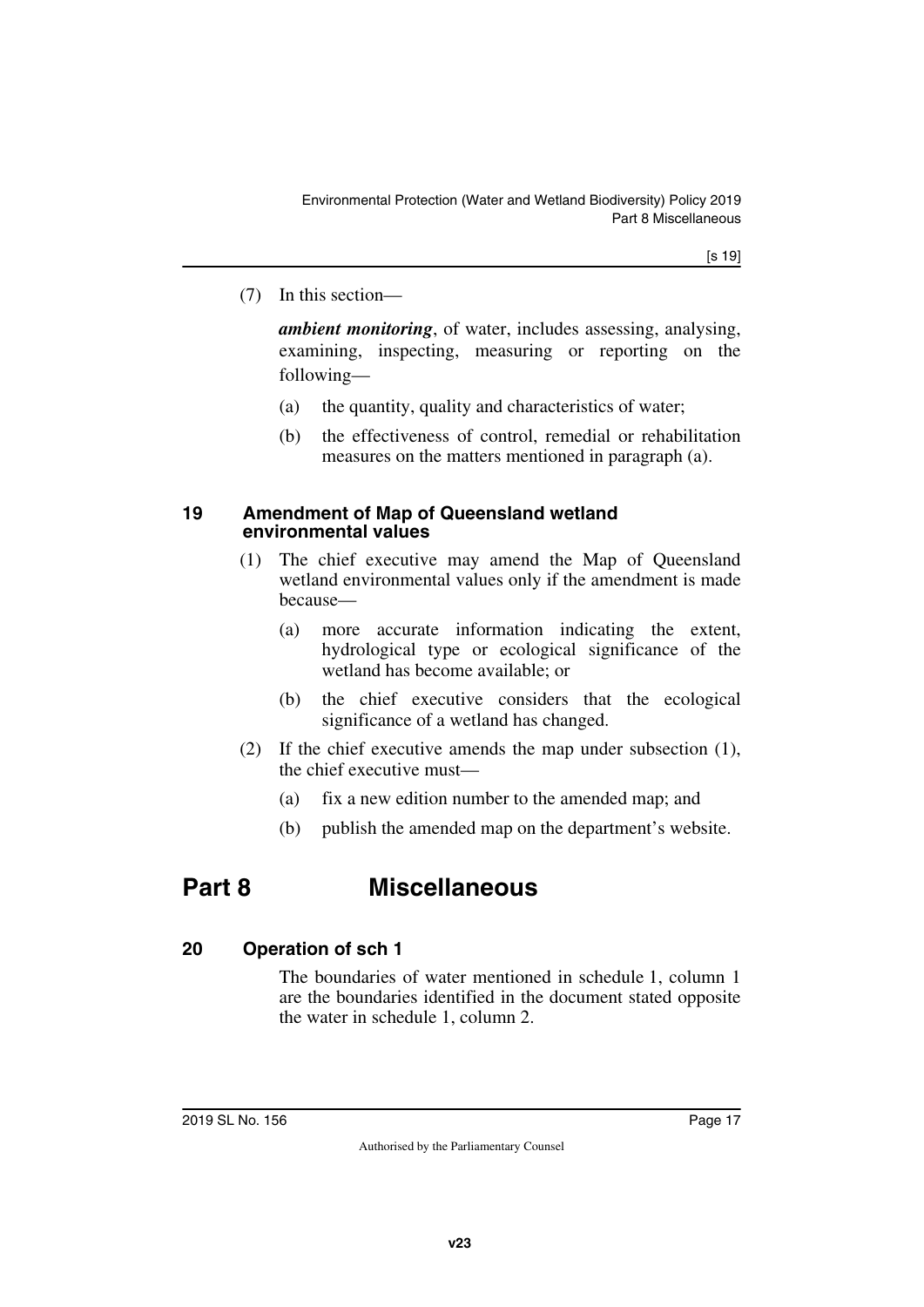Environmental Protection (Water and Wetland Biodiversity) Policy 2019 Part 9 Repeal

#### [s 21]

#### *Editor's note—*

<span id="page-17-1"></span>The documents mentioned in schedule 1 are published on the department's website.

# <span id="page-17-0"></span>**Part 9 Repeal**

#### <span id="page-17-2"></span>**21 Repeal**

<span id="page-17-3"></span>The Environmental Protection (Water) Policy 2009, SL No. 178 is repealed.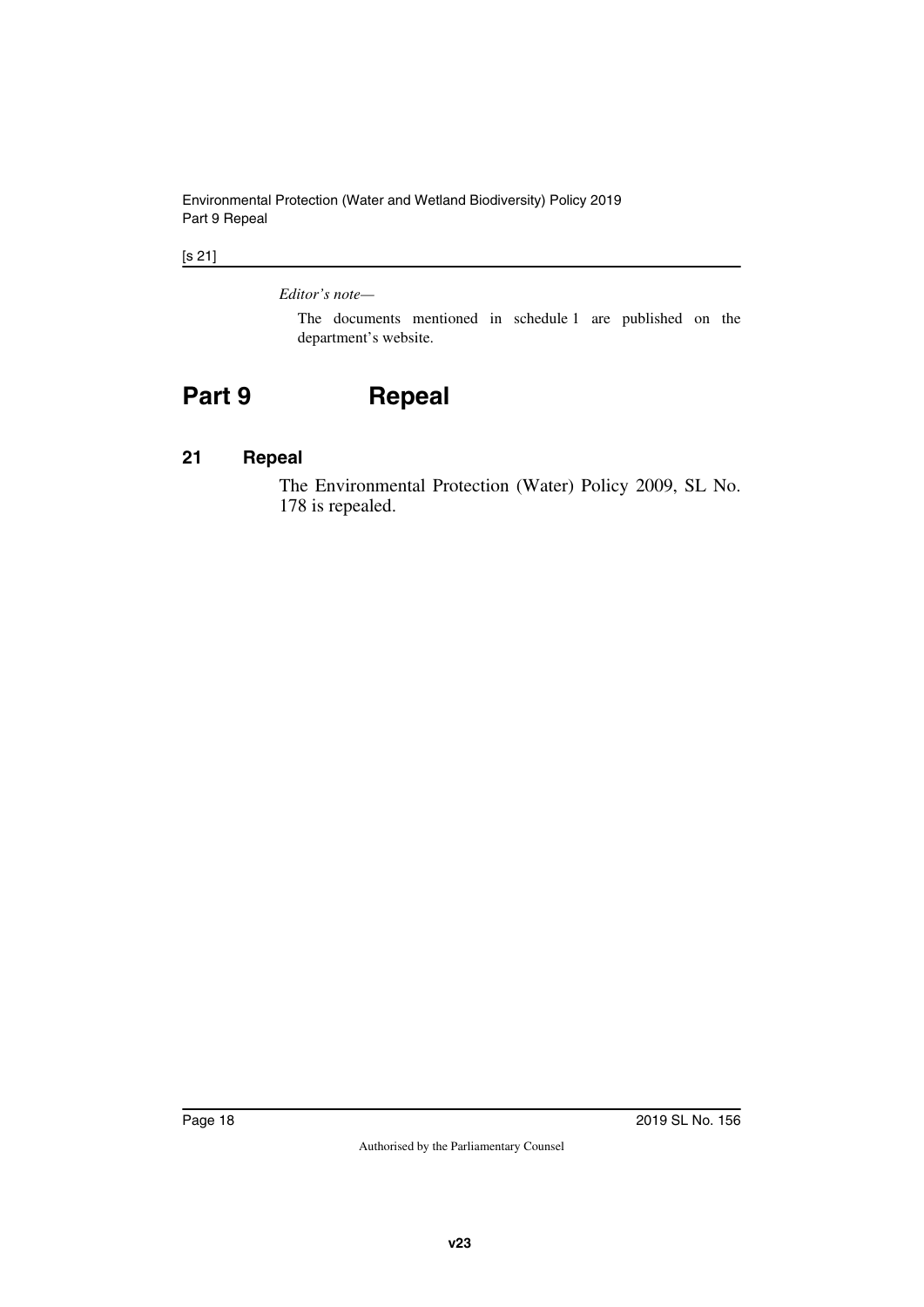### <span id="page-18-0"></span>**Schedule 1 Environmental values and water quality objectives for waters**

<span id="page-18-1"></span>sections 6(1)(a), 8(3)(b), 10 and 11

| Column 1<br>Water                                                                                                                  |                                               | Column <sub>2</sub><br><b>Document</b>                                                                                                                      |
|------------------------------------------------------------------------------------------------------------------------------------|-----------------------------------------------|-------------------------------------------------------------------------------------------------------------------------------------------------------------|
| <b>Name</b>                                                                                                                        | <b>Description</b>                            |                                                                                                                                                             |
| <b>Burnett, Mary</b><br>and Great Sandy<br>regions                                                                                 |                                               |                                                                                                                                                             |
| Burrum, Gregory, basin 137<br>Isis, Cherwell and<br>Elliott rivers,<br>including all<br>Hervey Bay<br>coastal rivers and<br>creeks |                                               | Burrum, Gregory, Isis, Cherwell<br>and Elliott Rivers Environmental<br>Values and Water Quality<br>Objectives, published by the<br>department in July 2010  |
| Fraser Island<br>waters                                                                                                            | basin 139                                     | <b>Fraser Island Environmental</b><br>Values and Water Quality<br>Objectives, published by the<br>department in July 2010                                   |
| Great Sandy Strait part of basin 140<br>and coastal creeks                                                                         | and adjacent to<br>basins 137, 138<br>and 139 | <b>Great Sandy Strait and Coastal</b><br>Creeks Environmental Values and<br>Water Quality Objectives,<br>published by the department in<br><b>July 2010</b> |
| Hervey Bay                                                                                                                         | adjacent to basins<br>137 and 139             | Hervey Bay Environmental<br>Values and Water Quality<br>Objectives, published by the<br>department in July 2010                                             |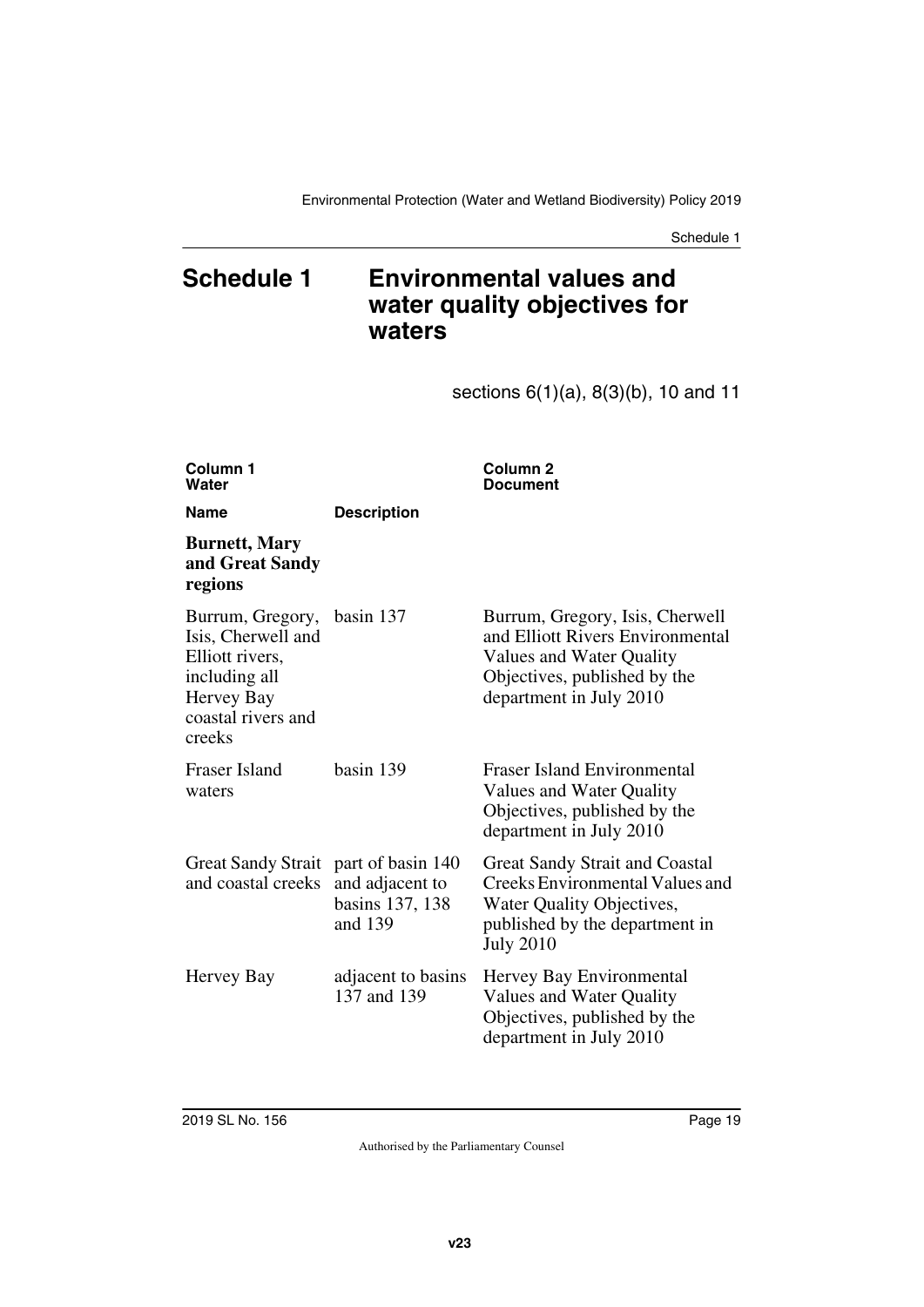Environmental Protection (Water and Wetland Biodiversity) Policy 2019

| Column 1<br>Water                                                                                                                                                                                             |                                           | Column <sub>2</sub><br>Document                                                                                                                                                   |
|---------------------------------------------------------------------------------------------------------------------------------------------------------------------------------------------------------------|-------------------------------------------|-----------------------------------------------------------------------------------------------------------------------------------------------------------------------------------|
| Name                                                                                                                                                                                                          | <b>Description</b>                        |                                                                                                                                                                                   |
| Mary River,<br>including all<br>tributaries of the<br>river                                                                                                                                                   | basin 138                                 | Mary River Environmental<br>Values and Water Quality<br>Objectives, published by the<br>department in July 2010                                                                   |
| Capricorn,<br><b>Curtis Coast and</b><br><b>Gladstone</b><br>regions                                                                                                                                          |                                           |                                                                                                                                                                                   |
| <b>Boyne River</b><br>basin, including<br>all waters of the<br>basin                                                                                                                                          | basin 133                                 | Curtis Island, Calliope River and<br><b>Boyne River Basins</b><br><b>Environmental Values and Water</b><br>Quality Objectives, published by<br>the department in November<br>2014 |
| Calliope River<br>basin, including<br>all waters of the<br>basin, the Fitzroy<br>delta, waters of<br>Balaclava Island,<br>the Narrows, Port<br>Curtis, Gladstone<br>Harbour and<br>adjacent coastal<br>waters | basin 132 and<br>adjacent to basin<br>132 | Curtis Island, Calliope River and<br><b>Boyne River Basins</b><br><b>Environmental Values and Water</b><br>Quality Objectives, published by<br>the department in November<br>2014 |
| Curtis Island<br>basin, including<br>all waters of the<br>basin and adjacent<br>coastal waters                                                                                                                | basin 131                                 | Curtis Island, Calliope River and<br><b>Boyne River Basins</b><br><b>Environmental Values and Water</b><br>Quality Objectives, published by<br>the department in November<br>2014 |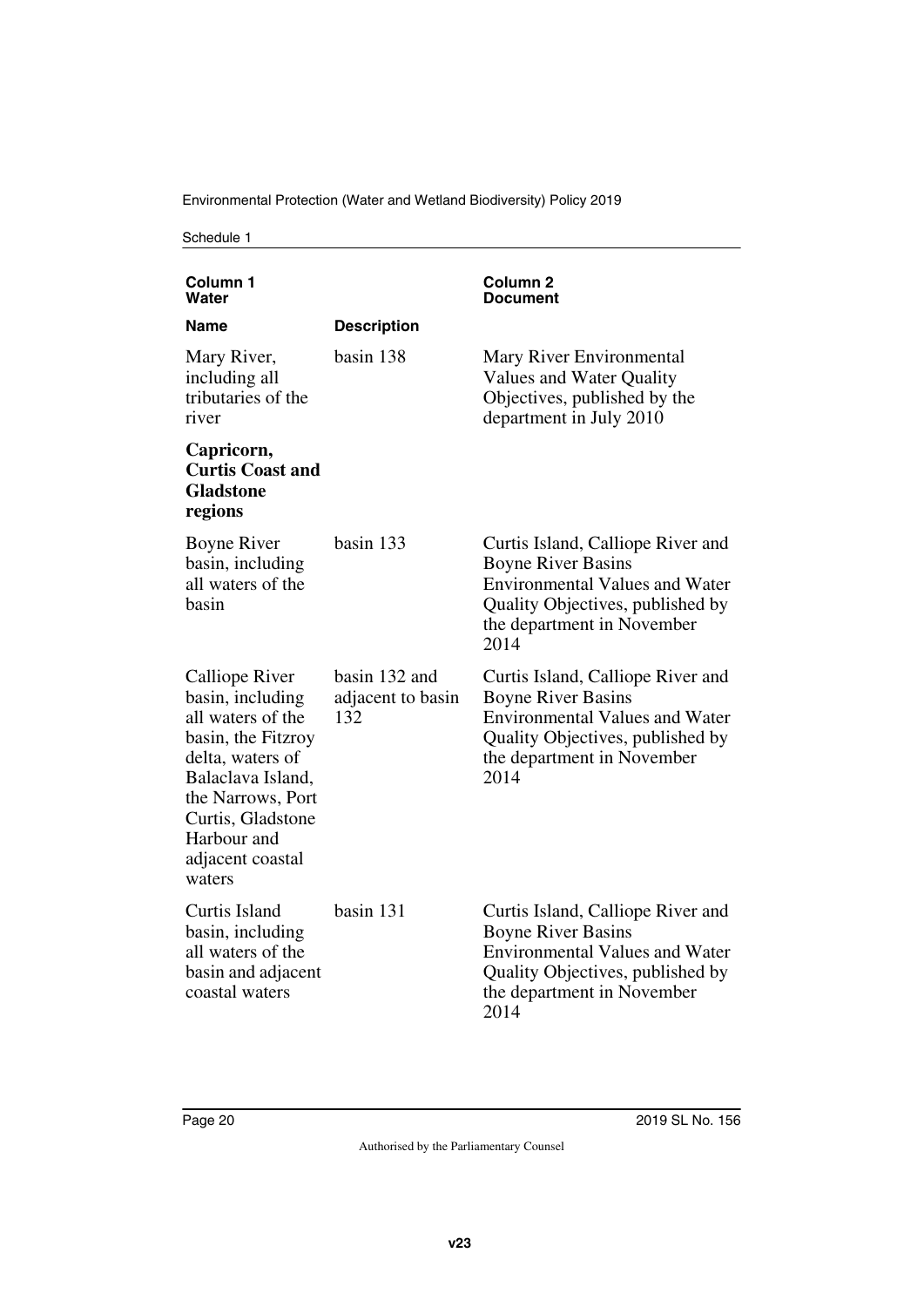| Column <sub>1</sub><br>Water                                                                                                  |                                           | Column 2<br>Document                                                                                                                                                                  |
|-------------------------------------------------------------------------------------------------------------------------------|-------------------------------------------|---------------------------------------------------------------------------------------------------------------------------------------------------------------------------------------|
| Name                                                                                                                          | <b>Description</b>                        |                                                                                                                                                                                       |
| <b>Shoalwater Creek</b><br>basin, including<br>all waters of the<br>basin, Shoalwater<br>Bay and adjacent<br>coastal waters   | basin 128 and<br>adjacent to basin<br>128 | Styx River, Shoalwater Creek and<br><b>Waterpark Creek Basins</b><br><b>Environmental Values and Water</b><br>Quality Objectives, published by<br>the department in November<br>2014  |
| Styx River basin,<br>including all<br>waters of the<br>basin, Broad<br>Sound and<br>adjacent coastal<br>waters                | basin 127 and<br>adjacent to basin<br>127 | Styx River, Shoalwater Creek and<br><b>Water Park Creek Basins</b><br><b>Environmental Values and Water</b><br>Quality Objectives, published by<br>the department in November<br>2014 |
| <b>Water Park Creek</b><br>basin, including<br>all waters of the<br>basin, Keppel Bay<br>and adjacent<br>coastal waters       | basin 129 and<br>adjacent to basin<br>129 | Styx River, Shoalwater Creek and<br><b>Water Park Creek Basins</b><br><b>Environmental Values and Water</b><br>Quality Objectives, published by<br>the department in November<br>2014 |
| <b>Fitzroy region</b>                                                                                                         |                                           |                                                                                                                                                                                       |
| Callide Creek,<br>including all<br>waters of the<br><b>Callide Creek</b><br>catchment within<br>the Dawson River<br>sub-basin | part of basin 130                         | <b>Callide Creek Catchment</b><br><b>Environmental Values and Water</b><br>Quality Objectives, published by<br>the department in September<br>2011                                    |
| Comet River,<br>including all<br>waters of the<br><b>Comet River</b><br>sub-basin                                             | part of basin 130                         | <b>Comet River Sub-basin</b><br><b>Environmental Values and Water</b><br>Quality Objectives, published by<br>the department in September<br>2011                                      |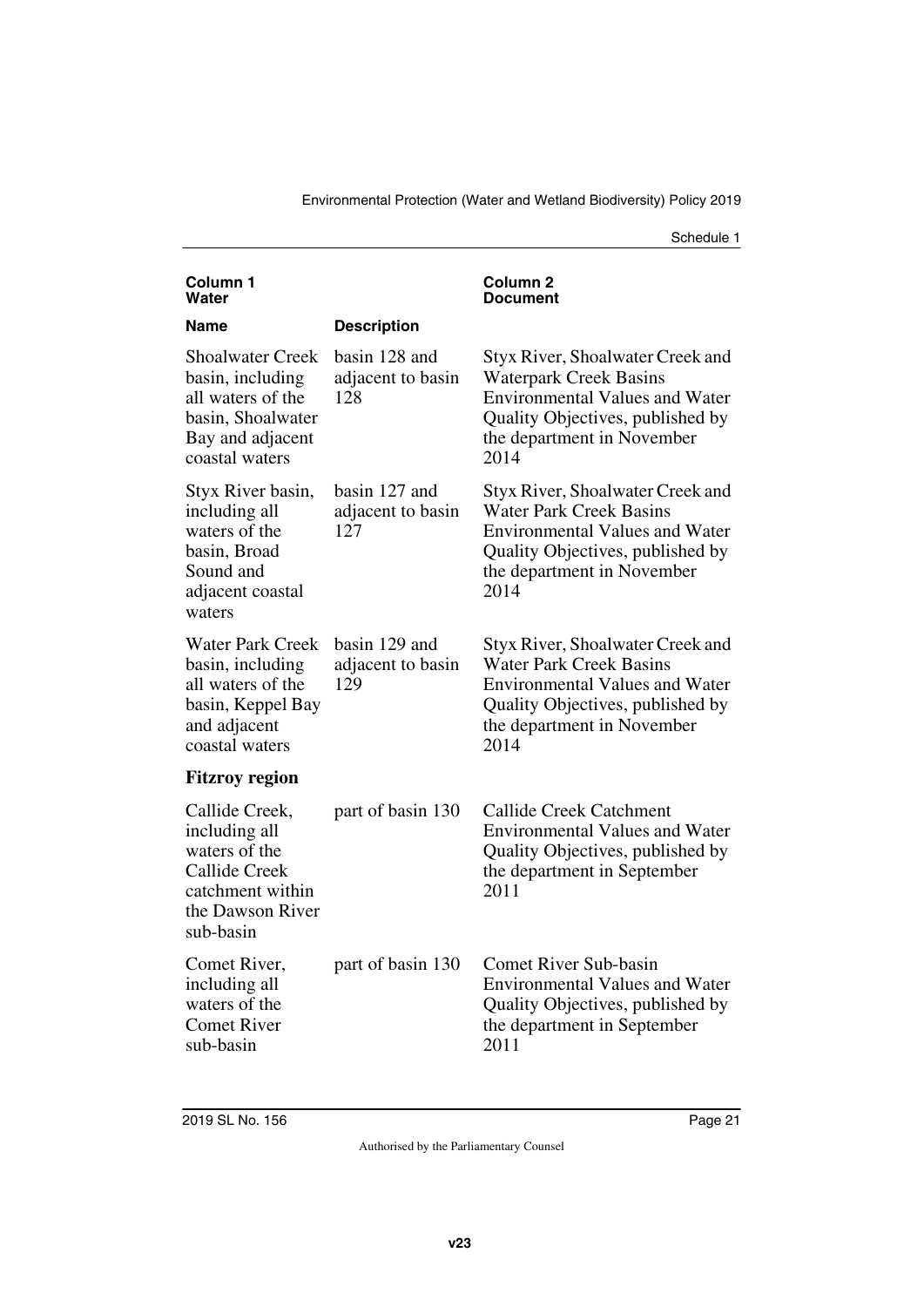| Column <sub>1</sub><br>Water                                                                                              |                    | <b>Column 2</b><br>Document                                                                                                                      |
|---------------------------------------------------------------------------------------------------------------------------|--------------------|--------------------------------------------------------------------------------------------------------------------------------------------------|
| Name                                                                                                                      | <b>Description</b> |                                                                                                                                                  |
| Dawson River,<br>including all<br>waters of the<br>Dawson River<br>sub-basin other<br>than the Callide<br>Creek catchment | part of basin 130  | Dawson River Sub-basin<br><b>Environmental Values and Water</b><br>Quality Objectives, published by<br>the department in September<br>2011       |
| Fitzroy River,<br>including all<br>waters of the<br><b>Fitzroy River</b><br>sub-basin                                     | part of basin 130  | Fitzroy River Sub-basin<br><b>Environmental Values and Water</b><br>Quality Objectives, published by<br>the department in September<br>2011      |
| Isaac River,<br>including all<br>waters of the Isaac<br>River sub-basin                                                   | part of basin 130  | <b>Isaac River Sub-basin</b><br><b>Environmental Values and Water</b><br>Quality Objectives, published by<br>the department in September<br>2011 |
| Mackenzie River,<br>including all<br>waters of the<br>Mackenzie River<br>sub-basin                                        | part of basin 130  | Mackenzie River Sub-basin<br><b>Environmental Values and Water</b><br>Quality Objectives, published by<br>the department in September<br>2011    |
| Nogoa River,<br>including all<br>waters of the<br>Nogoa River<br>sub-basin                                                | part of basin 130  | Nogoa River Sub-basin<br><b>Environmental Values and Water</b><br>Quality Objectives, published by<br>the department in September<br>2011        |
| <b>Mackay</b> and<br>Whitsundays<br>regions                                                                               |                    |                                                                                                                                                  |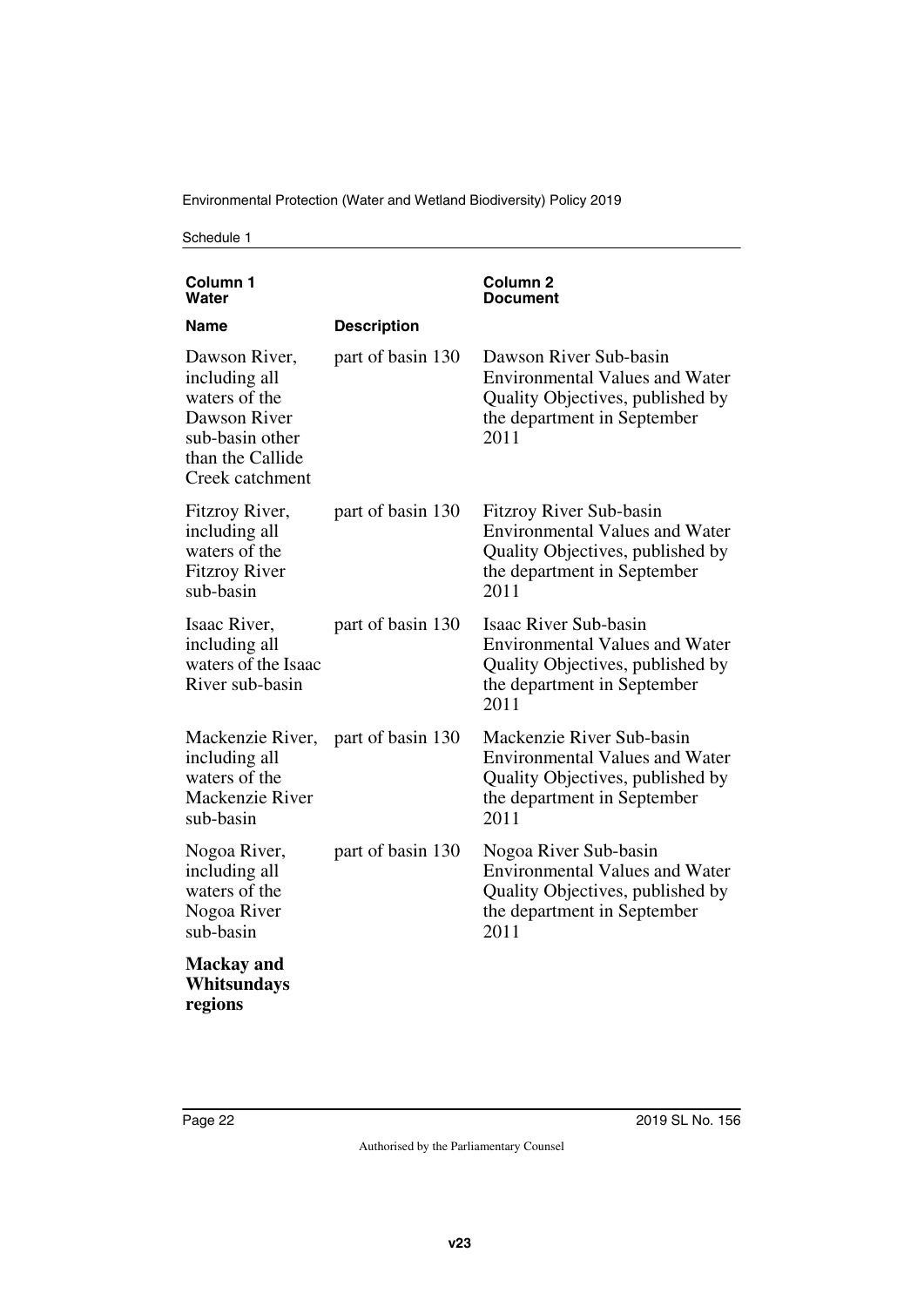| Column <sub>1</sub><br>Water                                                                                 |                    | Column <sub>2</sub><br><b>Document</b>                                                                                                                                      |
|--------------------------------------------------------------------------------------------------------------|--------------------|-----------------------------------------------------------------------------------------------------------------------------------------------------------------------------|
| Name                                                                                                         | <b>Description</b> |                                                                                                                                                                             |
| O'Connell River<br>basin, including<br>all waters of the<br>basin and adjacent<br>coastal waters             | basin 124          | Proserpine River, Whitsunday<br>Island and O'Connell River<br>Basins Environmental Values and<br>Water Quality Objectives,<br>published by the department in<br>August 2013 |
| <b>Pioneer River</b><br>basin, including<br>all waters of the<br>basin and adjacent<br>coastal waters        | basin 125          | Pioneer River and Plane Creek<br><b>Basins Environmental Values and</b><br>Water Quality Objectives,<br>published by the department in<br>August 2013                       |
| Plane Creek basin, basin 126<br>including all<br>waters of the basin<br>and adjacent<br>coastal waters       |                    | Pioneer River and Plane Creek<br><b>Basins Environmental Values and</b><br>Water Quality Objectives,<br>published by the department in<br>August 2013                       |
| Proserpine River<br>basin, including<br>all waters of the<br>basin and adjacent<br>coastal waters            | basin 122          | Proserpine River, Whitsunday<br>Island and O'Connell River<br>Basins Environmental Values and<br>Water Quality Objectives,<br>published by the department in<br>August 2013 |
| Whitsunday Island basin 123<br>basin, including<br>all waters of the<br>basin and adjacent<br>coastal waters |                    | Proserpine River, Whitsunday<br>Island and O'Connell River<br>Basins Environmental Values and<br>Water Quality Objectives,<br>published by the department in<br>August 2013 |
| <b>South East</b>                                                                                            |                    |                                                                                                                                                                             |

**Queensland region**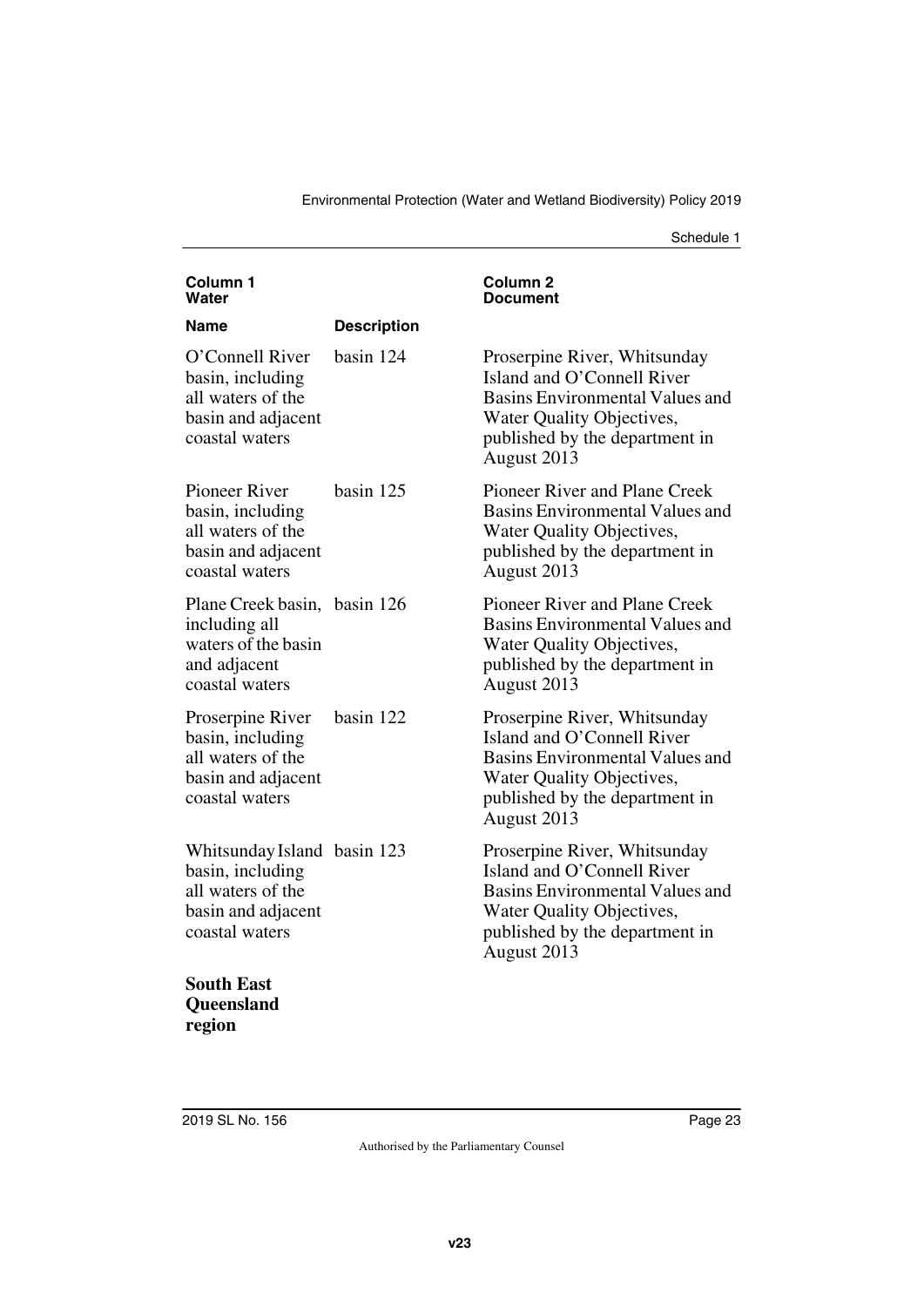| Column <sub>1</sub><br>Water                                                                                                                                                |                    | Column <sub>2</sub><br><b>Document</b>                                                                                                  |
|-----------------------------------------------------------------------------------------------------------------------------------------------------------------------------|--------------------|-----------------------------------------------------------------------------------------------------------------------------------------|
| <b>Name</b>                                                                                                                                                                 | <b>Description</b> |                                                                                                                                         |
| Albert River,<br>including all<br>tributaries of the<br>river                                                                                                               | part of basin 145  | Albert River Environmental<br>Values and Water Quality<br>Objectives, published by the<br>department in July 2010                       |
| Bremer River,<br>including all<br>tributaries of the<br>river                                                                                                               | part of basin 143  | <b>Bremer River Environmental</b><br>Values and Water Quality<br>Objectives, published by the<br>department in July 2010                |
| Brisbane creeks— part of basin 142<br>Bramble Bay,<br>including Bald<br>Hills, Cabbage<br>Tree, Downfall,<br>Kedron Brook,<br>Nudgee and<br>Nundah creeks                   |                    | Brisbane Creeks-Bramble Bay<br><b>Environmental Values and Water</b><br>Quality Objectives, published by<br>the department in July 2010 |
| Brisbane River,<br>including all<br>tributaries of the<br><b>Brisbane River</b><br>other than Bremer<br>River, Lockyer<br>Creek, Oxley<br><b>Creek and Stanley</b><br>River | part of basin 143  | <b>Brisbane River Environmental</b><br>Values and Water Quality<br>Objectives, published by the<br>department in July 2010              |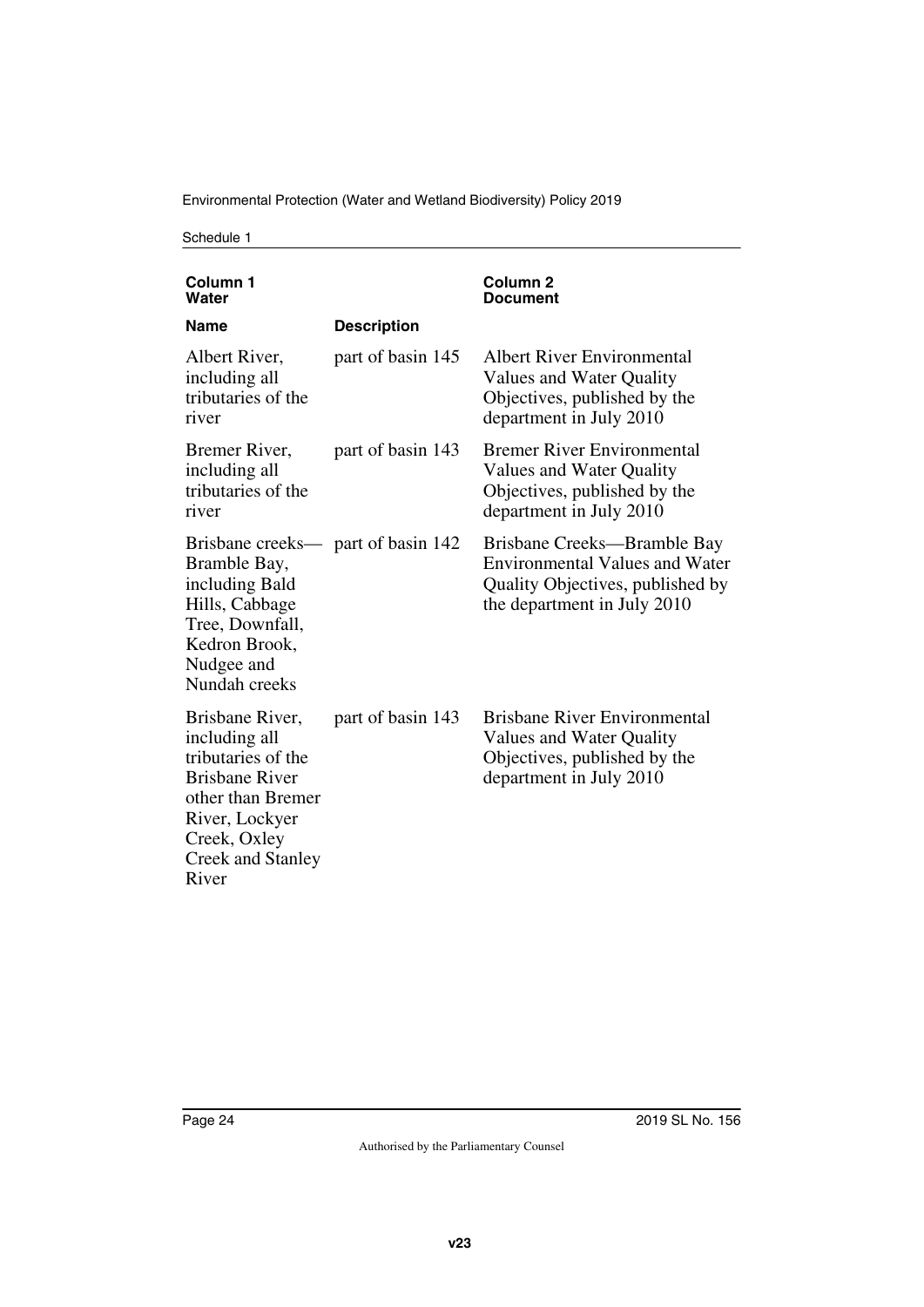| Column <sub>1</sub><br>Water |                                                                                        |                                     | Column <sub>2</sub><br>Document                                                                                       |
|------------------------------|----------------------------------------------------------------------------------------|-------------------------------------|-----------------------------------------------------------------------------------------------------------------------|
| <b>Name</b>                  |                                                                                        | <b>Description</b>                  |                                                                                                                       |
| Broadwater,<br>including—    |                                                                                        | part of basin 146                   | <b>Broadwater Environmental</b><br>Values and Water Quality                                                           |
|                              | Biggera and<br>Loders<br>creeks                                                        |                                     | Objectives, published by the<br>department in July 2010                                                               |
|                              | the<br><b>Broadwater</b><br>and all creeks<br>of the<br><b>Broadwater</b><br>catchment |                                     |                                                                                                                       |
|                              | Runaway<br>Bay                                                                         |                                     |                                                                                                                       |
| river                        | including all<br>tributaries of the                                                    | Caboolture River, part of basin 142 | Caboolture River Environmental<br>Values and Water Quality<br>Objectives, published by the<br>department in July 2010 |
| river                        | Coomera River,<br>including all<br>tributaries of the                                  | part of basin 146                   | Coomera River Environmental<br>Values and Water Quality<br>Objectives, published by the<br>department in July 2010    |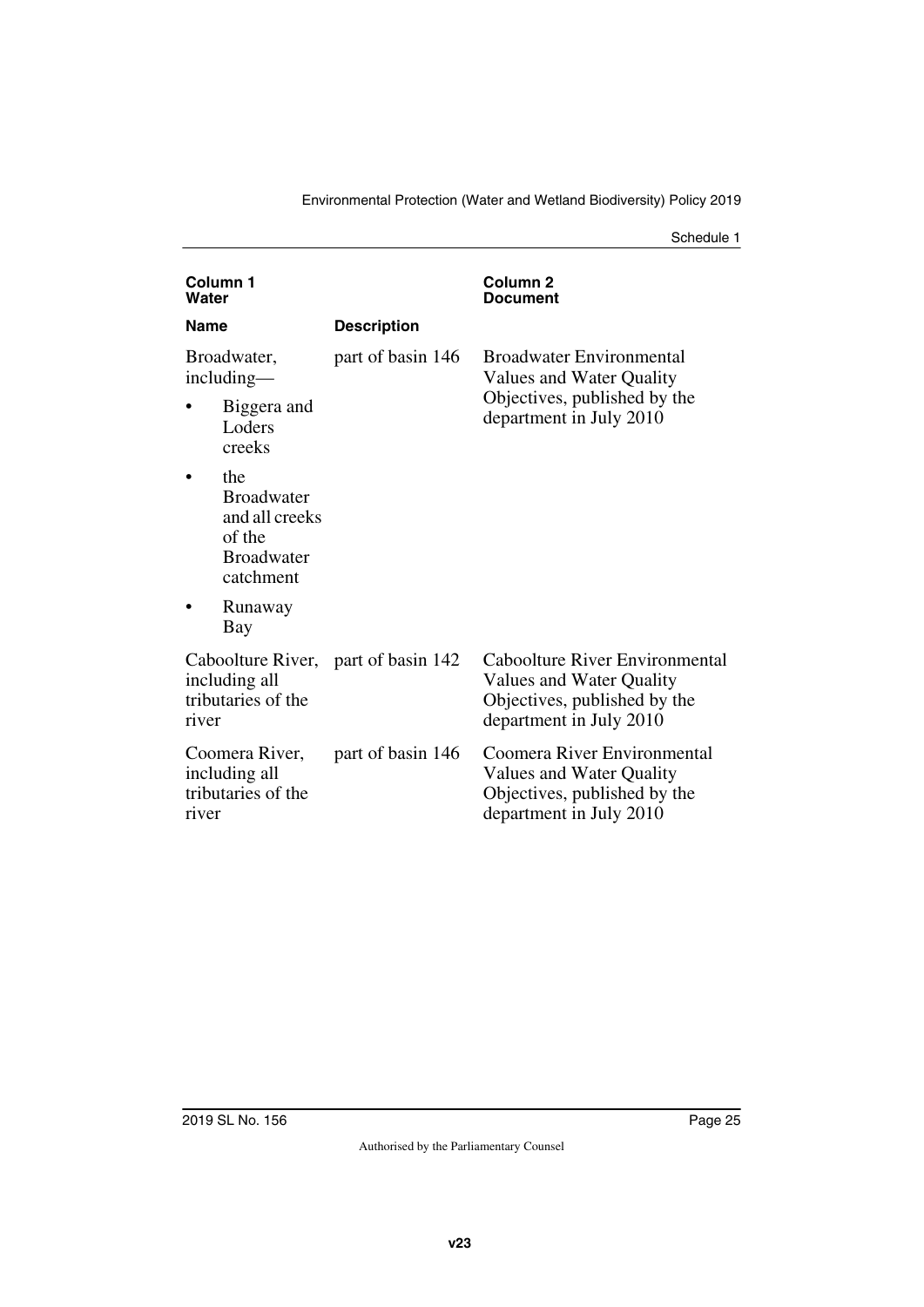Environmental Protection (Water and Wetland Biodiversity) Policy 2019

| Column 1<br>Water                                                               |                                                                  |                    | Column <sub>2</sub><br>Document                                                                                                                  |
|---------------------------------------------------------------------------------|------------------------------------------------------------------|--------------------|--------------------------------------------------------------------------------------------------------------------------------------------------|
| <b>Name</b>                                                                     |                                                                  | <b>Description</b> |                                                                                                                                                  |
| Currumbin and<br>Tallebudgera<br>creeks and Pacific<br>Beaches,<br>$including-$ |                                                                  | part of basin 146  | Currumbin and Tallebudgera<br>Creeks Environmental Values and<br>Water Quality Objectives,<br>published by the department in<br><b>July 2010</b> |
|                                                                                 | all tributaries<br>of Currumbin<br>and<br>Tallebudgera<br>creeks |                    |                                                                                                                                                  |
|                                                                                 | all creeks of<br>the Pacific<br><b>Beaches</b><br>catchment      |                    |                                                                                                                                                  |
| including all<br>creek                                                          | Lockyer Creek,<br>tributaries of the                             | part of basin 143  | Lockyer Creek Environmental<br><b>Values and Water Quality</b><br>Objectives, published by the<br>department in July 2010                        |
| Logan River,<br>including all<br>river                                          | tributaries of the                                               | part of basin 145  | Logan River Environmental<br>Values and Water Quality<br>Objectives, published by the<br>department in July 2010                                 |
| including all<br>river                                                          | Maroochy River,<br>tributaries of the                            | part of basin 141  | <b>Maroochy River Environmental</b><br>Values and Water Quality<br>Objectives, published by the<br>department in July 2010                       |
| including all<br>river                                                          | Mooloolah River,<br>tributaries of the                           | part of basin 141  | <b>Mooloolah River Environmental</b><br>Values and Water Quality<br>Objectives, published by the<br>department in July 2010                      |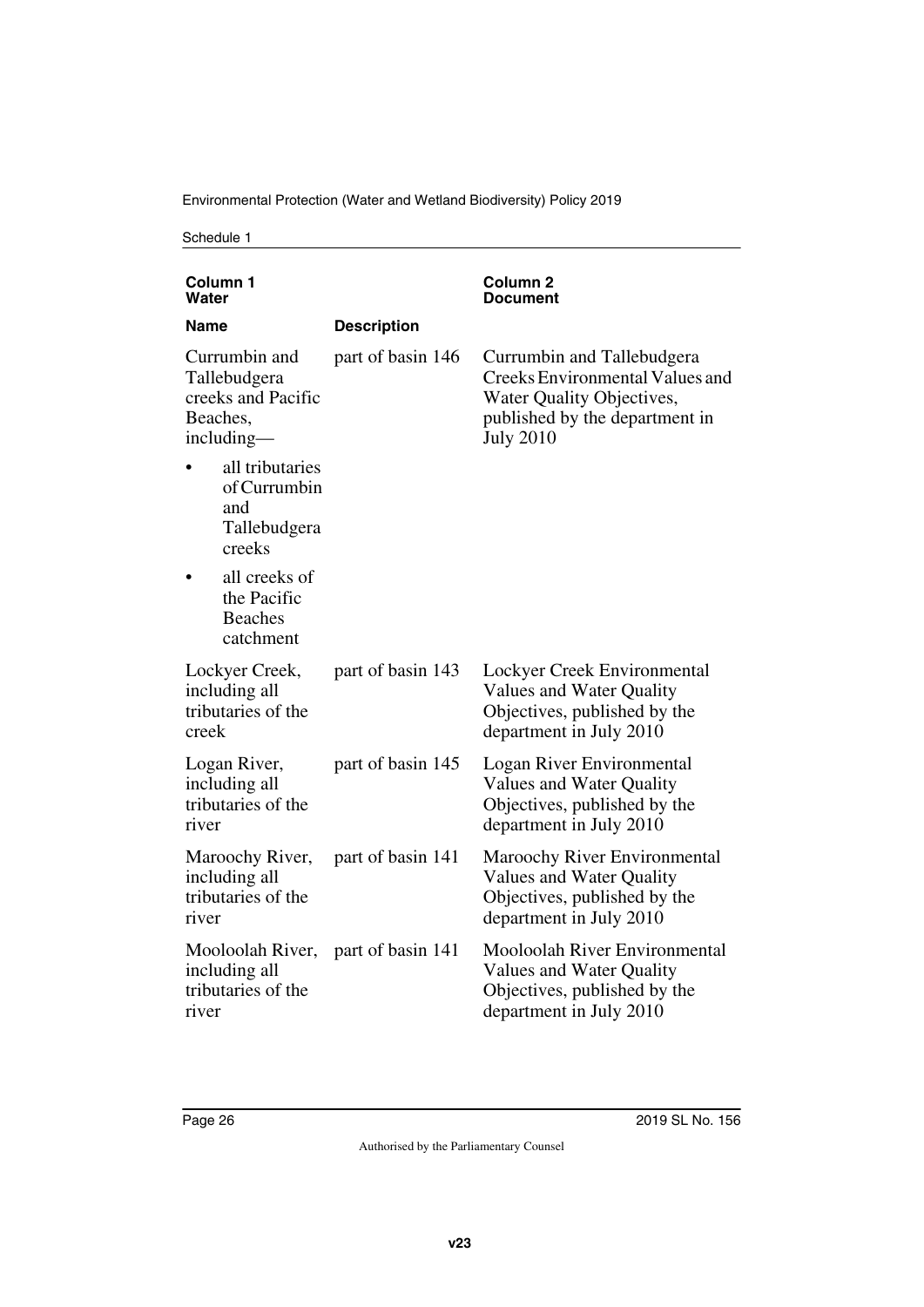| Column <sub>1</sub><br>Water                                  |                                                             |                                                                   | Column <sub>2</sub><br>Document                                                                                                                                                                    |
|---------------------------------------------------------------|-------------------------------------------------------------|-------------------------------------------------------------------|----------------------------------------------------------------------------------------------------------------------------------------------------------------------------------------------------|
| Name                                                          |                                                             | <b>Description</b>                                                |                                                                                                                                                                                                    |
|                                                               | Moreton Bay                                                 | basin 144 and<br>adjacent to basins<br>141 to 143, 145<br>and 146 | Moreton Bay, North Stradbroke,<br>South Stradbroke, Moreton and<br>Moreton Bay Islands<br><b>Environmental Values and Water</b><br>Quality Objectives, published by<br>the department in July 2010 |
| Nerang River,<br>including all<br>tributaries of the<br>river |                                                             | part of basin 146                                                 | Nerang River Environmental<br><b>Values and Water Quality</b><br>Objectives, published by the<br>department in July 2010                                                                           |
| Noosa River,<br>including-                                    |                                                             | part of basin 140                                                 | Noosa River Environmental<br>Values and Water Quality                                                                                                                                              |
|                                                               | Kin Kin<br>creek                                            |                                                                   | Objectives, published by the<br>department in July 2010                                                                                                                                            |
|                                                               | Teewah<br>coastal<br>creeks                                 |                                                                   |                                                                                                                                                                                                    |
|                                                               | lakes<br>Cooroibah,<br>Cootharaba,<br>Doonella and<br>Weyba |                                                                   |                                                                                                                                                                                                    |
| creek                                                         | Oxley Creek,<br>including all<br>tributaries of the         | part of basin 143                                                 | <b>Oxley Creek Environmental</b><br>Values and Water Quality<br>Objectives, published by the<br>department in July 2010                                                                            |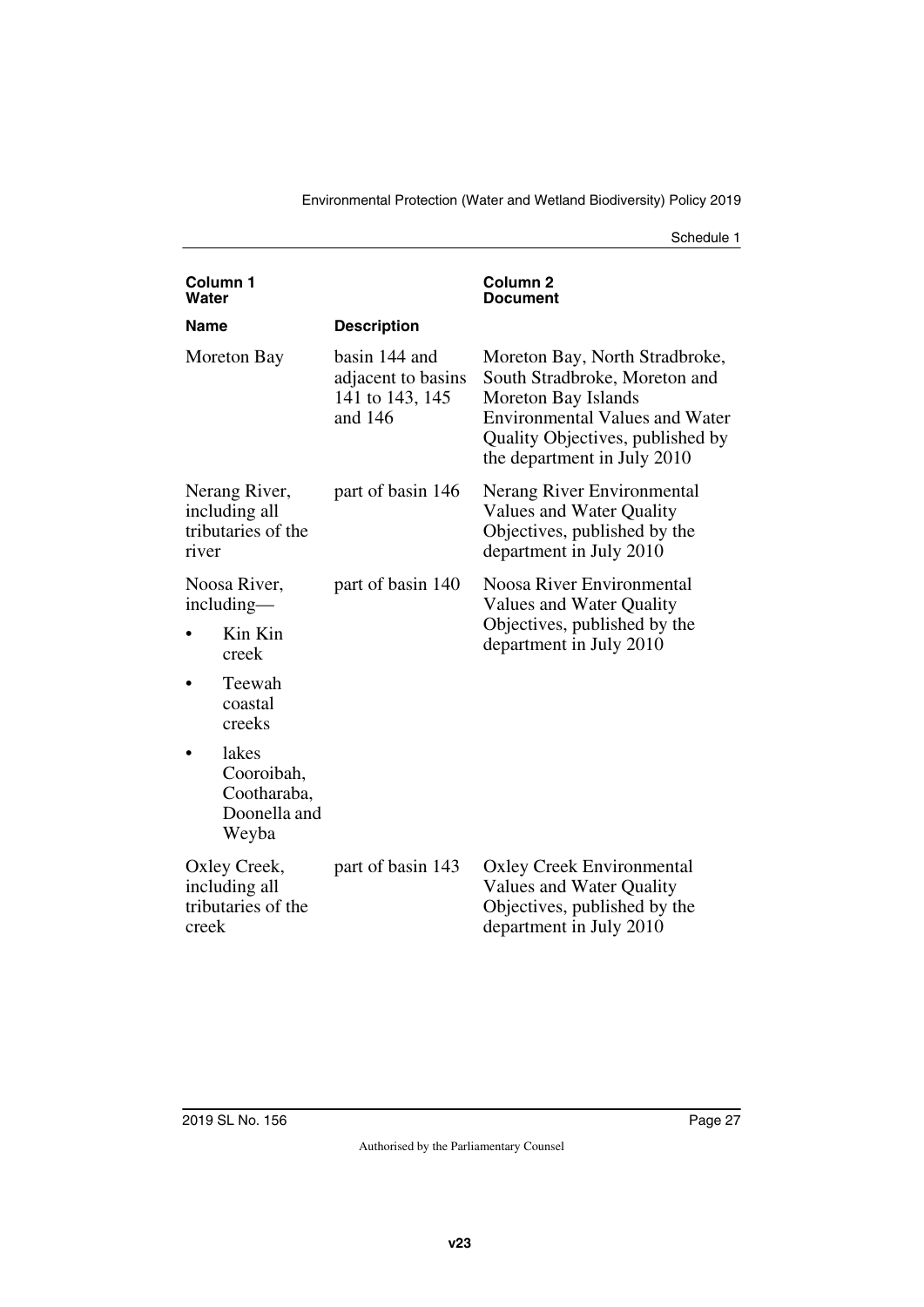Environmental Protection (Water and Wetland Biodiversity) Policy 2019

| Water    | Column 1                                                                                |                                               | Column 2<br>Document                                                                                          |
|----------|-----------------------------------------------------------------------------------------|-----------------------------------------------|---------------------------------------------------------------------------------------------------------------|
| Name     |                                                                                         | <b>Description</b>                            |                                                                                                               |
|          | Pimpama River,<br>including-                                                            | part of basin 146<br>Values and Water Quality | Pimpama River Environmental                                                                                   |
|          | Behm and<br><b>McCoys</b><br>creeks                                                     |                                               | Objectives, published by the<br>department in July 2010                                                       |
|          | southern<br>Moreton Bay<br>coastal<br>creeks                                            |                                               |                                                                                                               |
|          | Pine rivers and<br>Redcliffe creeks,<br>including—                                      | part of basin 142                             | Pine Rivers and Redcliffe Creeks<br><b>Environmental Values and Water</b><br>Quality Objectives, published by |
|          | Hays Inlet                                                                              |                                               | the department in July 2010                                                                                   |
|          | all tributaries<br>of the North<br>Pine and<br>South Pine<br>rivers                     |                                               |                                                                                                               |
| Passage, | Pumicestone<br>including-                                                               | part of basin 141                             | <b>Pumicestone Passage</b><br><b>Environmental Values and Water</b><br>Quality Objectives, published by       |
|          | waters of<br><b>Bribie Island</b>                                                       |                                               | the department in July 2010                                                                                   |
|          | Bells,<br>Coochin,<br>Dux,<br>Elimbah,<br>Mellum,<br>Ningi and<br>Tibrogargan<br>creeks |                                               |                                                                                                               |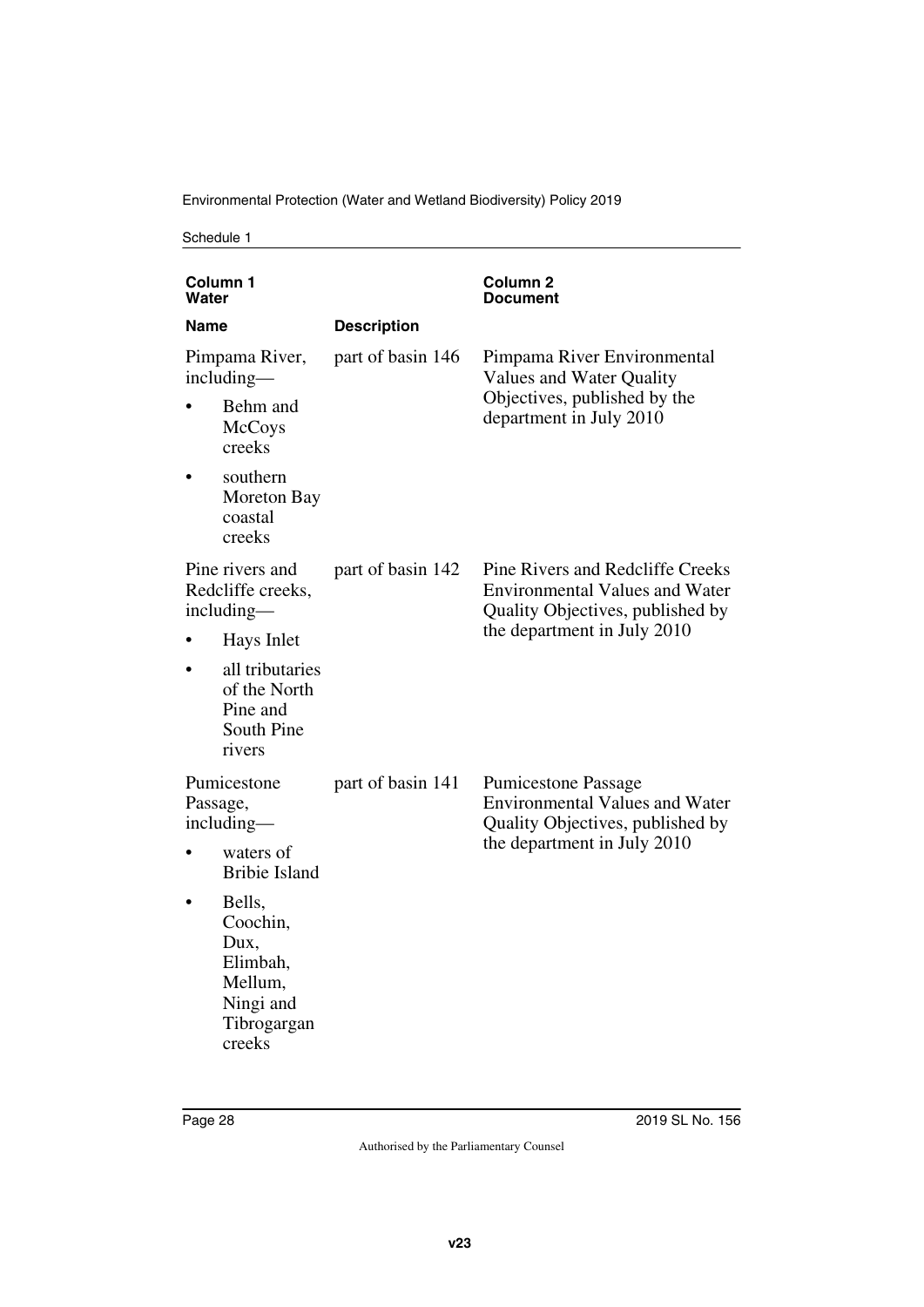| <b>Column 1</b><br>Water                                                                                                                        |                    | Column 2<br>Document                                                                                                                                                |
|-------------------------------------------------------------------------------------------------------------------------------------------------|--------------------|---------------------------------------------------------------------------------------------------------------------------------------------------------------------|
| Name                                                                                                                                            | <b>Description</b> |                                                                                                                                                                     |
| Redland creeks,<br>including<br>Coolnwynpin,<br>Eprapah,<br>Hilliards, Lota,<br>Moogurrapum,<br>Tarradarrapin,<br>Tingalpa and<br>Wynnum creeks | part of basin 145  | <b>Redland Creeks Environmental</b><br>Values and Water Quality<br>Objectives, published by the<br>department in July 2010                                          |
| Sandy, Six Mile,<br>Wolston,<br>Woogaroo and<br>Goodna creeks,<br>including all<br>tributaries of the<br>creeks                                 | part of basin 143  | Sandy, Six Mile, Wolston,<br>Woogaroo and Goodna Creeks<br><b>Environmental Values and Water</b><br>Quality Objectives, published by<br>the department in July 2010 |
| <b>Stanley River,</b><br>including all<br>tributaries of the<br>river                                                                           | part of basin 143  | <b>Stanley River Environmental</b><br>Values and Water Quality<br>Objectives, published by the<br>department in July 2010                                           |
| <b>Townsville region</b>                                                                                                                        |                    |                                                                                                                                                                     |
| Black River basin, basin 117<br>including all<br>waters of the basin<br>and adjacent<br>coastal waters                                          |                    | <b>Black River Basin Environmental</b><br>Values and Water Quality<br>Objectives, published by the<br>department in August 2013                                     |
| Ross River basin,<br>including all<br>waters of the<br>basin, Magnetic<br>Island and<br>adjacent coastal<br>waters                              | basin 118          | Ross River Basin and Magnetic<br><b>Island Environmental Values and</b><br>Water Quality Objectives,<br>published by the department in<br>August 2013               |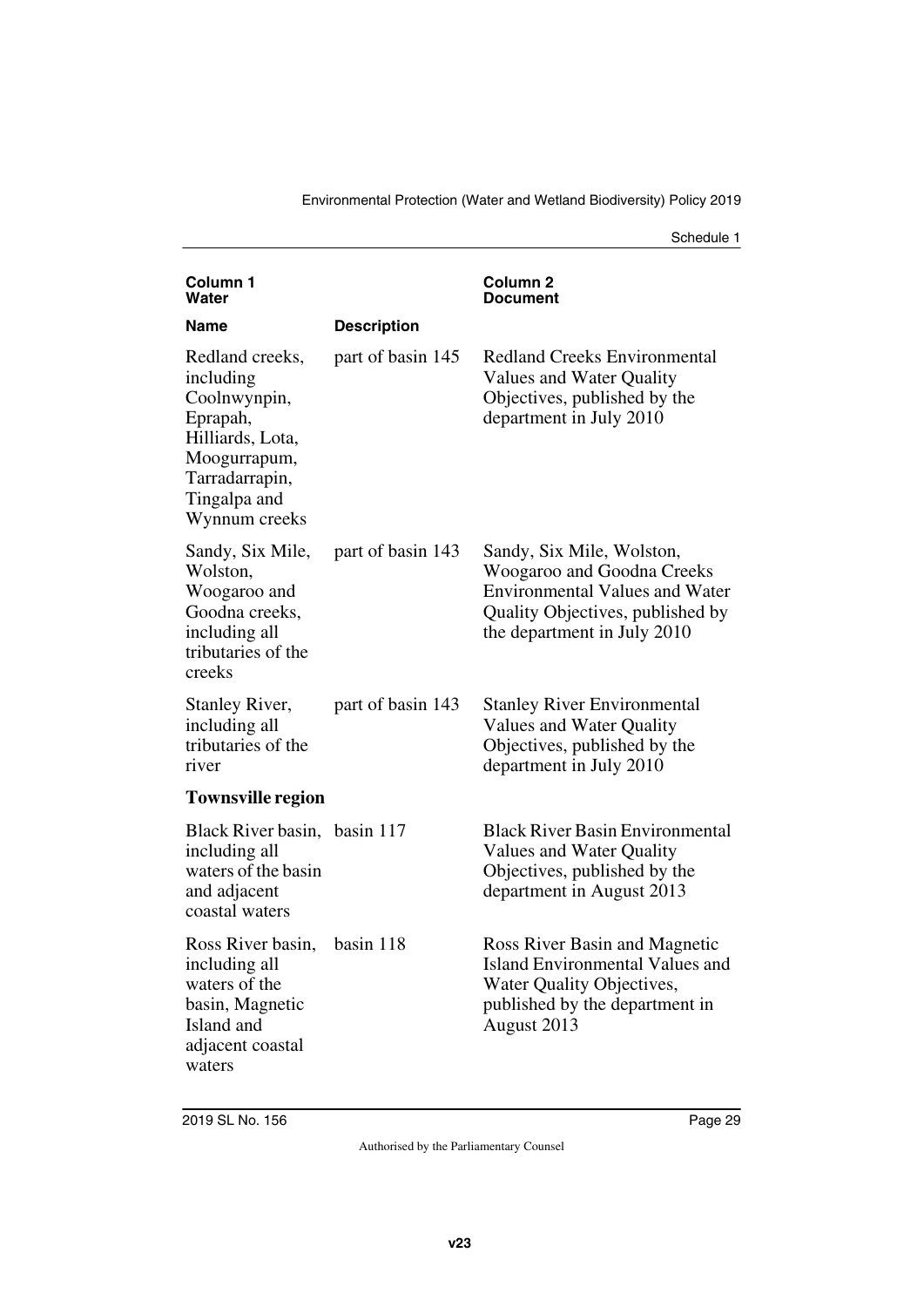Environmental Protection (Water and Wetland Biodiversity) Policy 2019

| Column <sub>1</sub><br>Water                                                                                                     |                                           | Column <sub>2</sub><br>Document                                                                                                                                                       |
|----------------------------------------------------------------------------------------------------------------------------------|-------------------------------------------|---------------------------------------------------------------------------------------------------------------------------------------------------------------------------------------|
| Name                                                                                                                             | <b>Description</b>                        |                                                                                                                                                                                       |
| <b>Wet Tropics</b><br>region                                                                                                     |                                           |                                                                                                                                                                                       |
| <b>Barron River</b><br>basin, including<br>all waters of the<br>basin and adjacent<br>coastal waters                             | basin 110 and<br>adjacent to basin<br>110 | <b>Barron River Basin</b><br><b>Environmental Values and Water</b><br>Quality Objectives, published by<br>the department in November<br>2014                                          |
| Daintree River<br>basin, including<br>all waters of the<br>basin and adjacent<br>coastal waters                                  | basin 108                                 | Daintree and Mossman River<br><b>Basins Environmental Values and</b><br>Water Quality Objectives,<br>published by the department in<br>November 2014                                  |
| <b>Herbert River</b><br>basin, including<br>all waters of the<br>basin, Port of<br>Lucinda and<br>adjacent coastal<br>waters     | basin 116 and<br>adjacent to basin<br>116 | <b>Herbert River Basin</b><br><b>Environmental Values and Water</b><br>Quality Objectives, published by<br>the department in November<br>2014                                         |
| Hinchinbrook<br>Island basin,<br>including all<br>waters of the<br>basin, Port<br>Hinchinbrook and<br>adjacent coastal<br>waters | basin 115                                 | Tully River, Murray River and<br><b>Hinchinbrook Island Basins</b><br><b>Environmental Values and Water</b><br>Quality Objectives, published by<br>the department in November<br>2014 |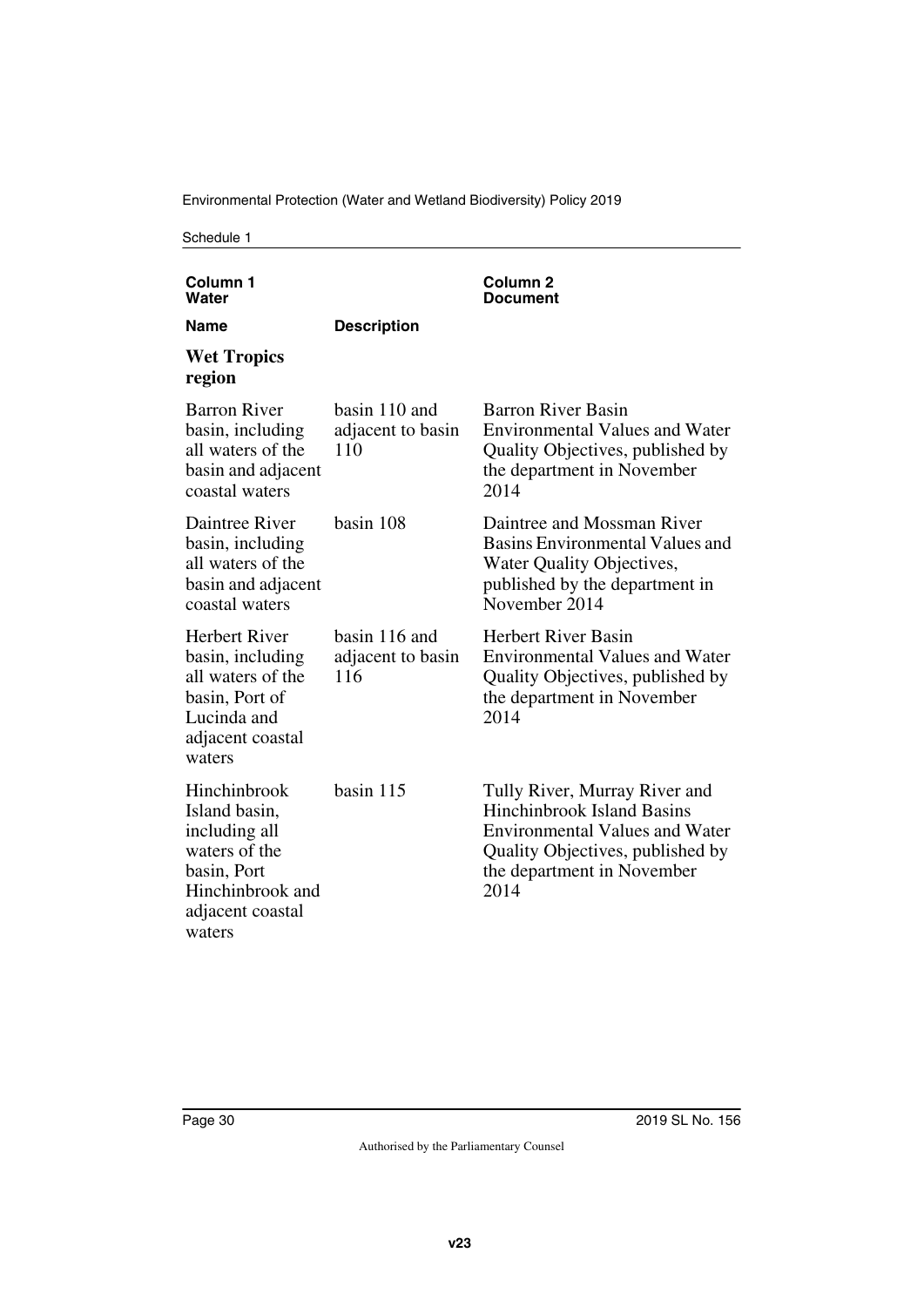| Column <sub>1</sub><br>Water                                                                                                             |                                           | Column 2<br>Document                                                                                                                                                                  |
|------------------------------------------------------------------------------------------------------------------------------------------|-------------------------------------------|---------------------------------------------------------------------------------------------------------------------------------------------------------------------------------------|
| Name                                                                                                                                     | <b>Description</b>                        |                                                                                                                                                                                       |
| Johnstone River<br>basin, including<br>all waters of the<br>basin, Port of<br>Mourilyan and<br>adjacent coastal<br>waters                | basin 112 and<br>adjacent to basin<br>112 | <b>Johnstone River Basin</b><br><b>Environmental Values and Water</b><br>Quality Objectives, published by<br>the department in November<br>2014                                       |
| <b>Mossman River</b><br>basin, including<br>all waters of the<br>basin and adjacent<br>coastal waters                                    | basin 109                                 | Daintree and Mossman River<br>Basins Environmental Values and<br>Water Quality Objectives,<br>published by the department in<br>November 2014                                         |
| Mulgrave River,<br>including all<br>waters of the<br><b>Mulgrave River</b><br>sub-basin, Trinity<br>Inlet and adjacent<br>coastal waters | part of basin 111                         | Mulgrave-Russell River Basin<br><b>Environmental Values and Water</b><br>Quality Objectives, published by<br>the department in November<br>2014                                       |
| Murray River<br>basin, including<br>all waters of the<br>basin and adjacent<br>coastal waters                                            | basin 114                                 | Tully River, Murray River and<br><b>Hinchinbrook Island Basins</b><br><b>Environmental Values and Water</b><br>Quality Objectives, published by<br>the department in November<br>2014 |
| Russell River,<br>including all<br>waters of the<br><b>Russell River</b><br>sub-basin and<br>adjacent coastal<br>waters                  | part of basin 111                         | Mulgrave-Russell River Basin<br><b>Environmental Values and Water</b><br>Quality Objectives, published by<br>the department in November<br>2014                                       |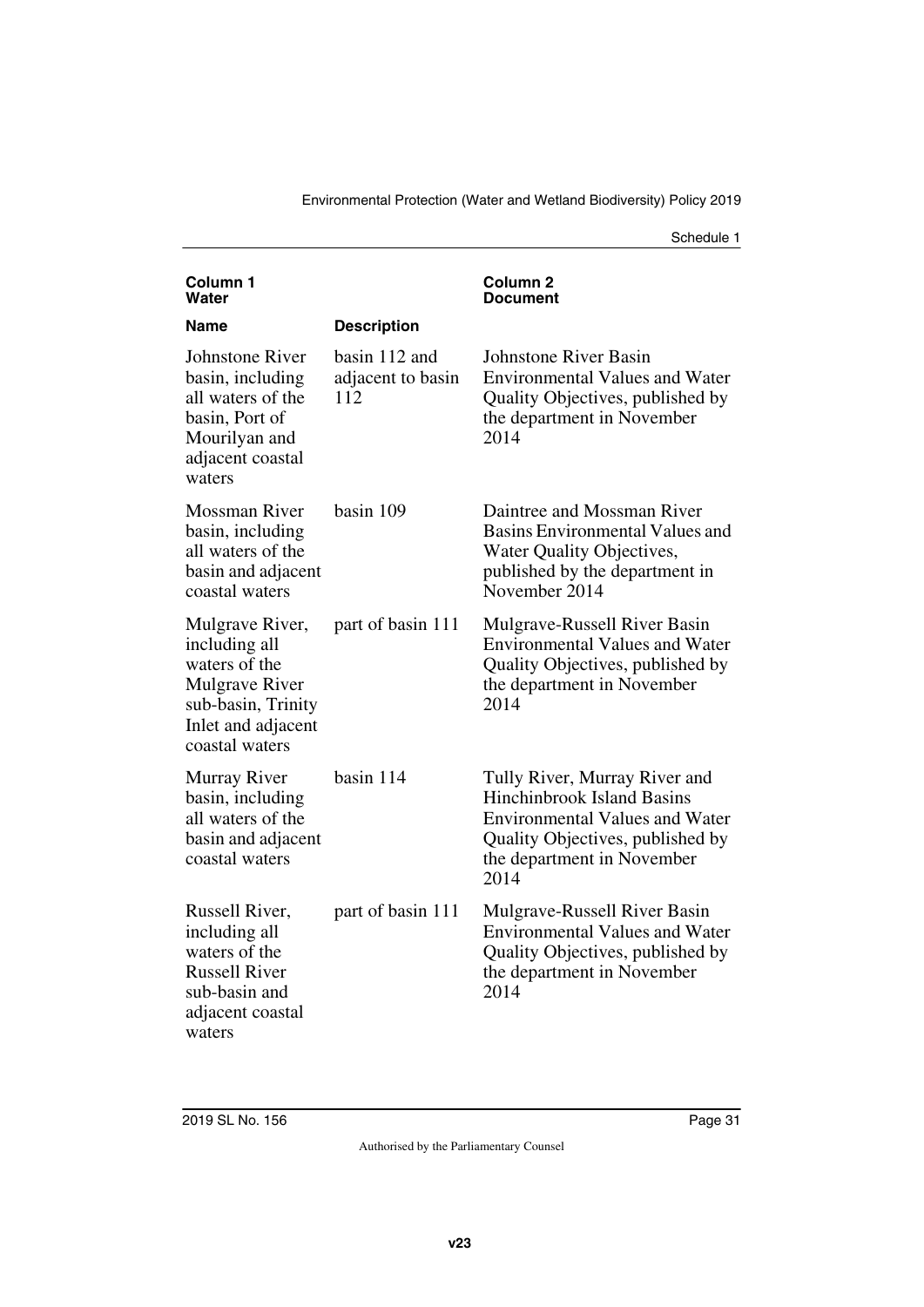Environmental Protection (Water and Wetland Biodiversity) Policy 2019

Schedule 1

| Column 1<br>Water                                                                                      |                    | Column 2<br><b>Document</b>                                                                                                                                                           |
|--------------------------------------------------------------------------------------------------------|--------------------|---------------------------------------------------------------------------------------------------------------------------------------------------------------------------------------|
| <b>Name</b>                                                                                            | <b>Description</b> |                                                                                                                                                                                       |
| Tully River basin, basin 113<br>including all<br>waters of the basin<br>and adjacent<br>coastal waters |                    | Tully River, Murray River and<br><b>Hinchinbrook Island Basins</b><br><b>Environmental Values and Water</b><br>Quality Objectives, published by<br>the department in November<br>2014 |

*Editor's note—*

A copy of each plan may be inspected on the department's website.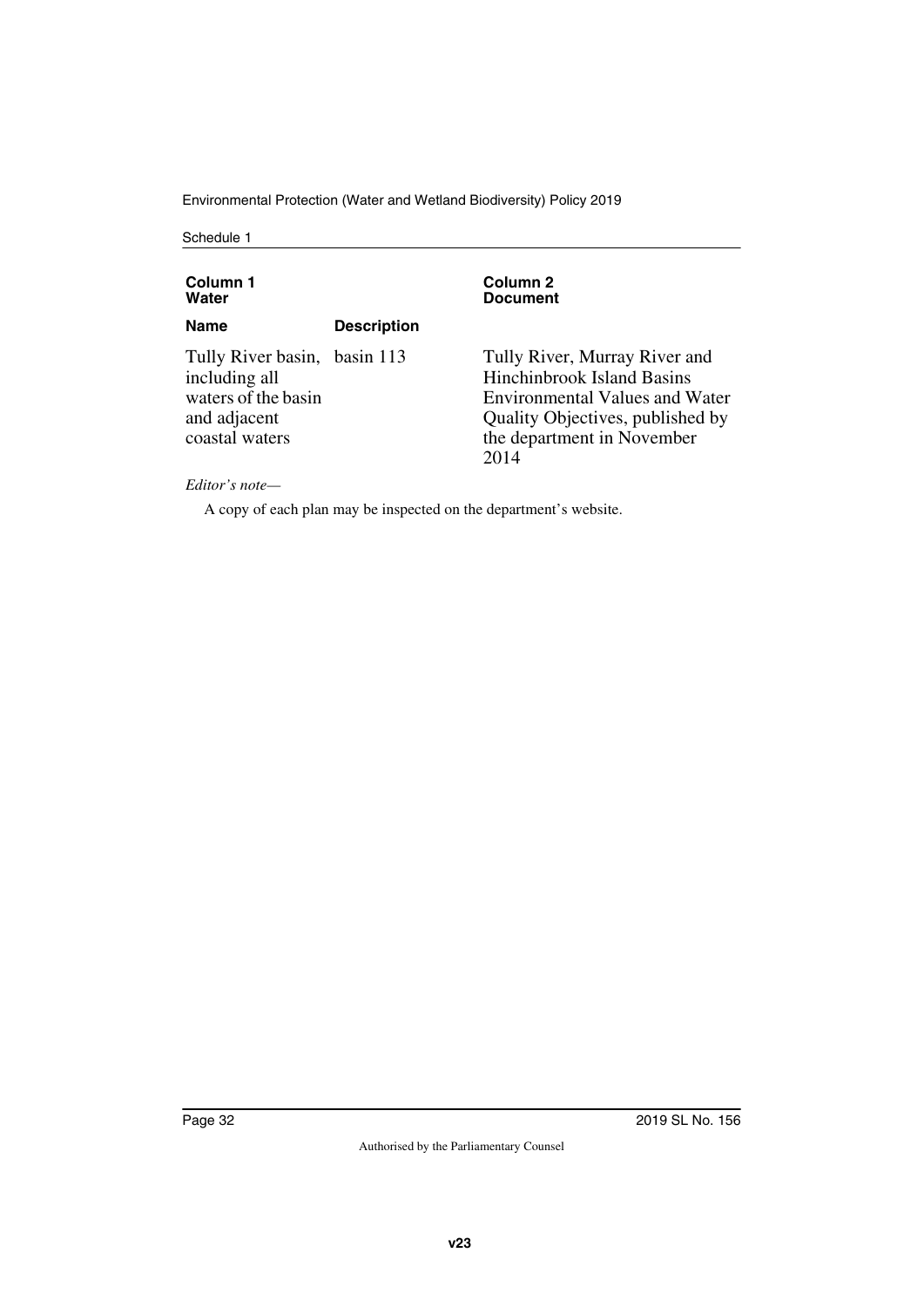### <span id="page-32-0"></span>**Schedule 2 Dictionary**

section 3

<span id="page-32-1"></span>*aquatic ecosystem* means a community of organisms living within or adjacent to water, including riparian or foreshore areas.

*basin*, followed by a number, means the river basin of that number described in 'Australia's River Basins 1997', 3rd edition, made by Geoscience Australia, Commonwealth of Australia, in 2004.

*Editor's note—*

The map is available on the department's website.

*biological integrity*, for water or a wetland, means the ability of the water or wetland to support and maintain a balanced, integrative, adaptive community of organisms having a species composition, diversity and functional organisation comparable to that of the natural habitat of the locality in which the water or wetland is situated.

*Examples of biological integrity of water or a wetland—*

- the intrinsic value of an aquatic ecosystem that is effectively unmodified or highly valued
- its ability to support associated wildlife
- its ability to produce food for human consumption

*contaminated stormwater* means stormwater that contains a contaminant.

#### *environmental values*—

- (a) for water—means the environmental values mentioned in section 6; or
- (b) for wetlands—means the environmental values mentioned in section 7.

*groundwater* means water that occurs naturally in, or is introduced artificially into, an aquifer.

*healthy waters management plan* see section 16(1).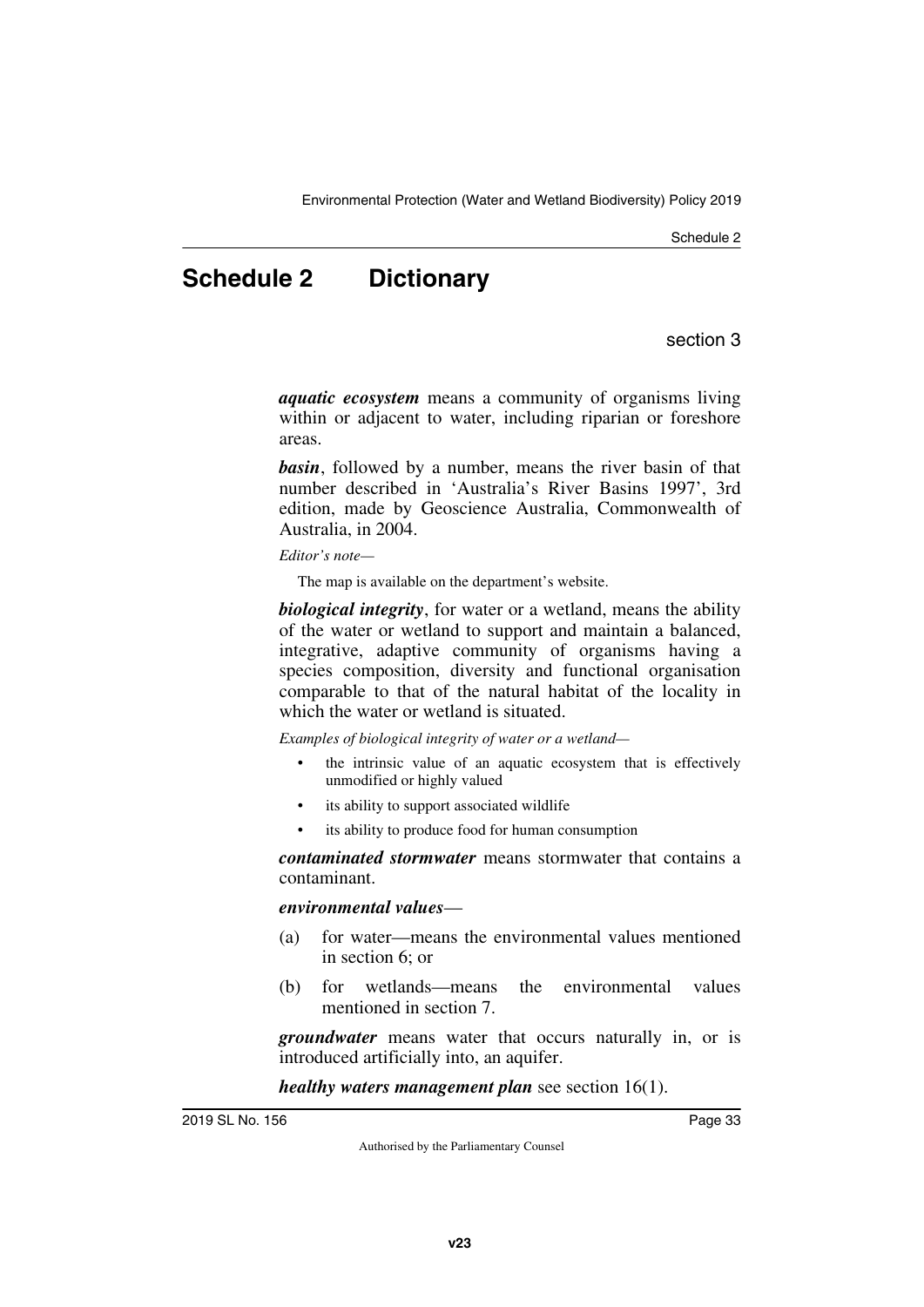*high ecological value waters* means waters in which the biological integrity of the water is effectively unmodified or highly valued.

*highly disturbed waters* means waters that are significantly degraded by human activity and have lower ecological value than high ecological value waters or slightly or moderately disturbed waters.

*indicator* see section 8(1).

*Map of Queensland wetland environmental values* means the document called 'Map of Queensland wetlands environmental values', made by the chief executive and published on the department's website.

*moderately disturbed waters* means waters in which the biological integrity of the water is adversely affected by human activity to a relatively small but measurable degree.

*Queensland regional NRM body* means a Queensland regional natural resource management body under either—

- (a) the Commonwealth program known as the 'National Landcare Program'; or
- (b) the Queensland program known as the 'Natural Resources Investment Program'.

#### *recognised entity* means—

- (a) a local government; or
- (b) a public sector unit; or
- (c) an agency of the Commonwealth, another State or a foreign country, however called, with similar functions to the functions of the chief executive under this policy; or
- (d) a ministerial council established by the Council of Australian Governments; or
- (e) the Commonwealth Scientific and Industrial Research Organisation; or
- (f) a research centre completely or partly funded by the Queensland or the Commonwealth; or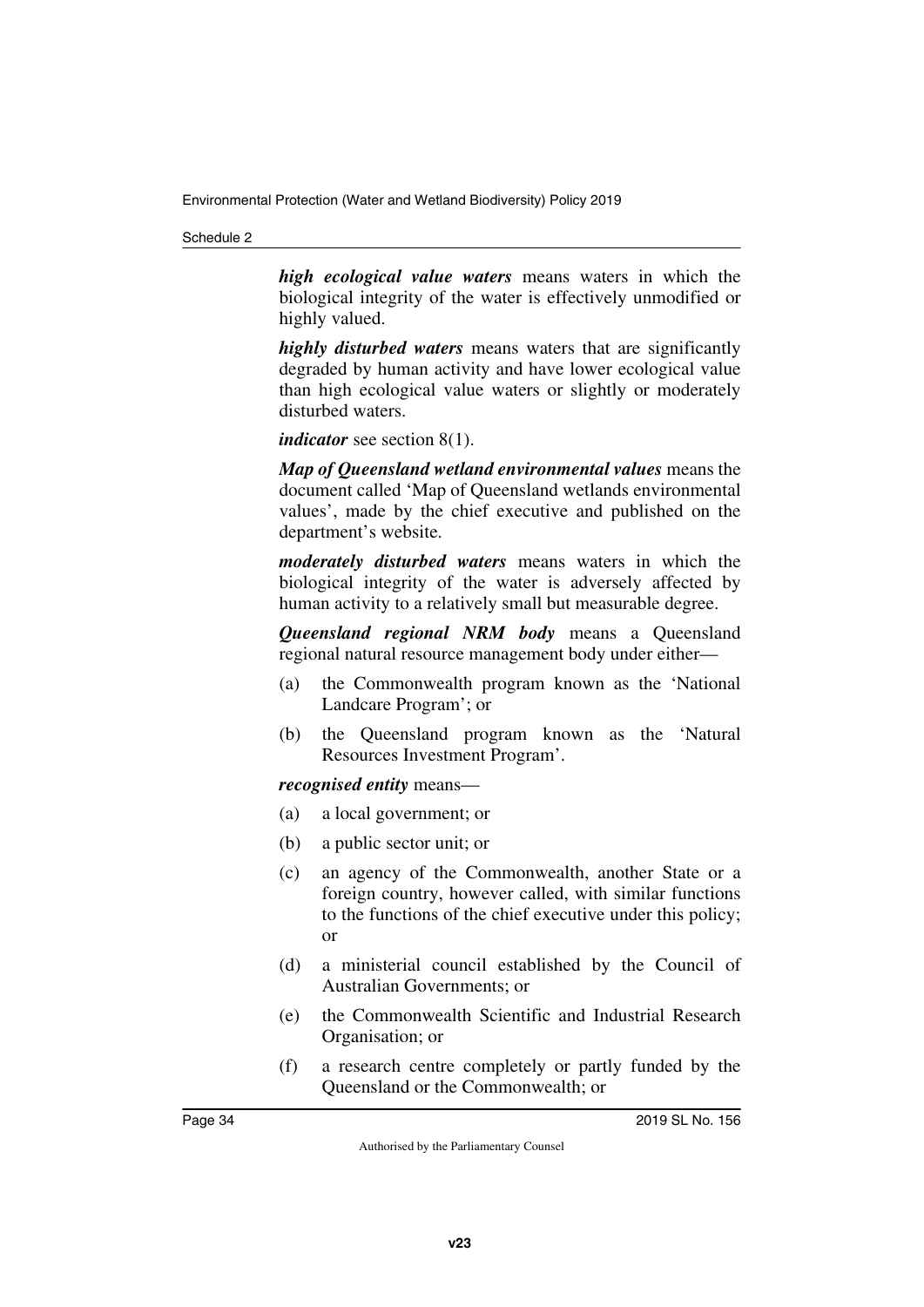- (g) an Australian university; or
- (h) a Queensland regional NRM body.

*recycling*, of waste water, means—

- (a) re-using the waste water in the process that generated it; or
- (b) reprocessing the waste water to develop a new product; or
- (c) using the waste water, whether on or off the site where it is generated.

*slightly disturbed waters* means waters that have the biological integrity of high ecological value waters with slightly modified physical or chemical indicators but effectively unmodified biological indicators.

*surface waters* means waters other than groundwaters.

*waste water* means aqueous waste, and includes contaminated stormwater.

*water quality guidelines* see section 8(2).

*water quality objectives*, for water, are the objectives identified under section 11 for protecting the environmental values for the water.

#### *waters*—

- (a) includes the bed and banks of waters; and
- (b) without limiting the *Acts Interpretation Act 1954*, schedule 1, definition *Queensland waters*, includes—
	- (i) surface water; and
	- (ii) groundwater.

*wetland* means an area shown as a wetland on the Map of Queensland wetland environmental values.